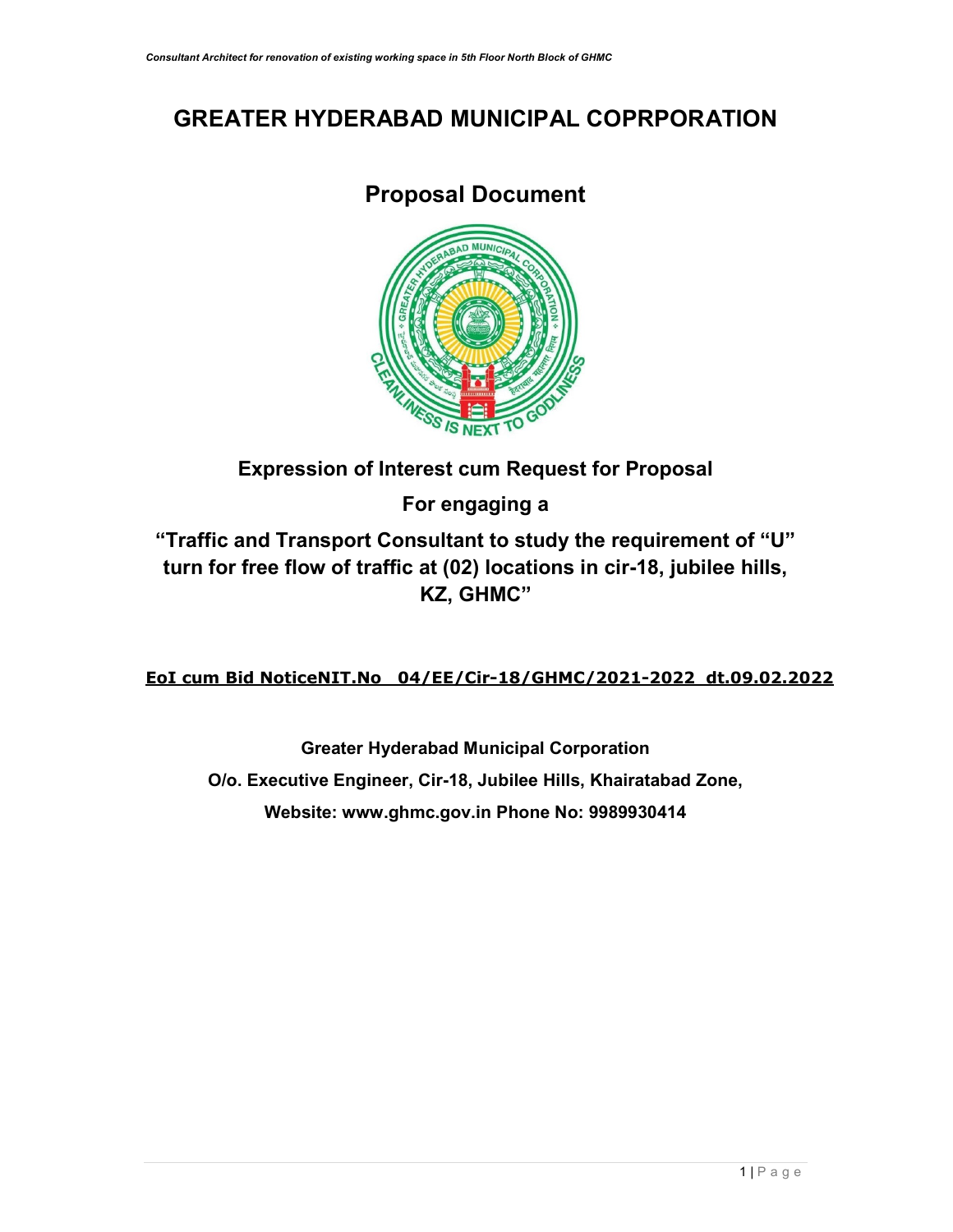## **Table of Contents**

| $1_{-}$ |                                                                             |  |
|---------|-----------------------------------------------------------------------------|--|
| 2.      |                                                                             |  |
|         |                                                                             |  |
|         | 2.1.                                                                        |  |
|         |                                                                             |  |
|         | 2.2.                                                                        |  |
| 3.      |                                                                             |  |
|         |                                                                             |  |
| $1_{-}$ |                                                                             |  |
| 2.      |                                                                             |  |
| 3.      |                                                                             |  |
| 4.      |                                                                             |  |
|         |                                                                             |  |
| 1.      |                                                                             |  |
| 2.      |                                                                             |  |
| 3.      |                                                                             |  |
| 4.      |                                                                             |  |
| 5.      |                                                                             |  |
| 6.      |                                                                             |  |
| 7.      |                                                                             |  |
| 8.      |                                                                             |  |
| 9.      | Interpretation of the clauses in the Tender Document / Contract Document 13 |  |
|         |                                                                             |  |
|         |                                                                             |  |
|         |                                                                             |  |
|         |                                                                             |  |
|         |                                                                             |  |
|         |                                                                             |  |
|         |                                                                             |  |
| $1_{-}$ |                                                                             |  |
|         | 1.1.                                                                        |  |
|         | 1.2.                                                                        |  |
|         | 1.3.                                                                        |  |
|         | 1.4.                                                                        |  |
|         | 1.5.                                                                        |  |
|         | 1.6.                                                                        |  |
|         | 1.7.                                                                        |  |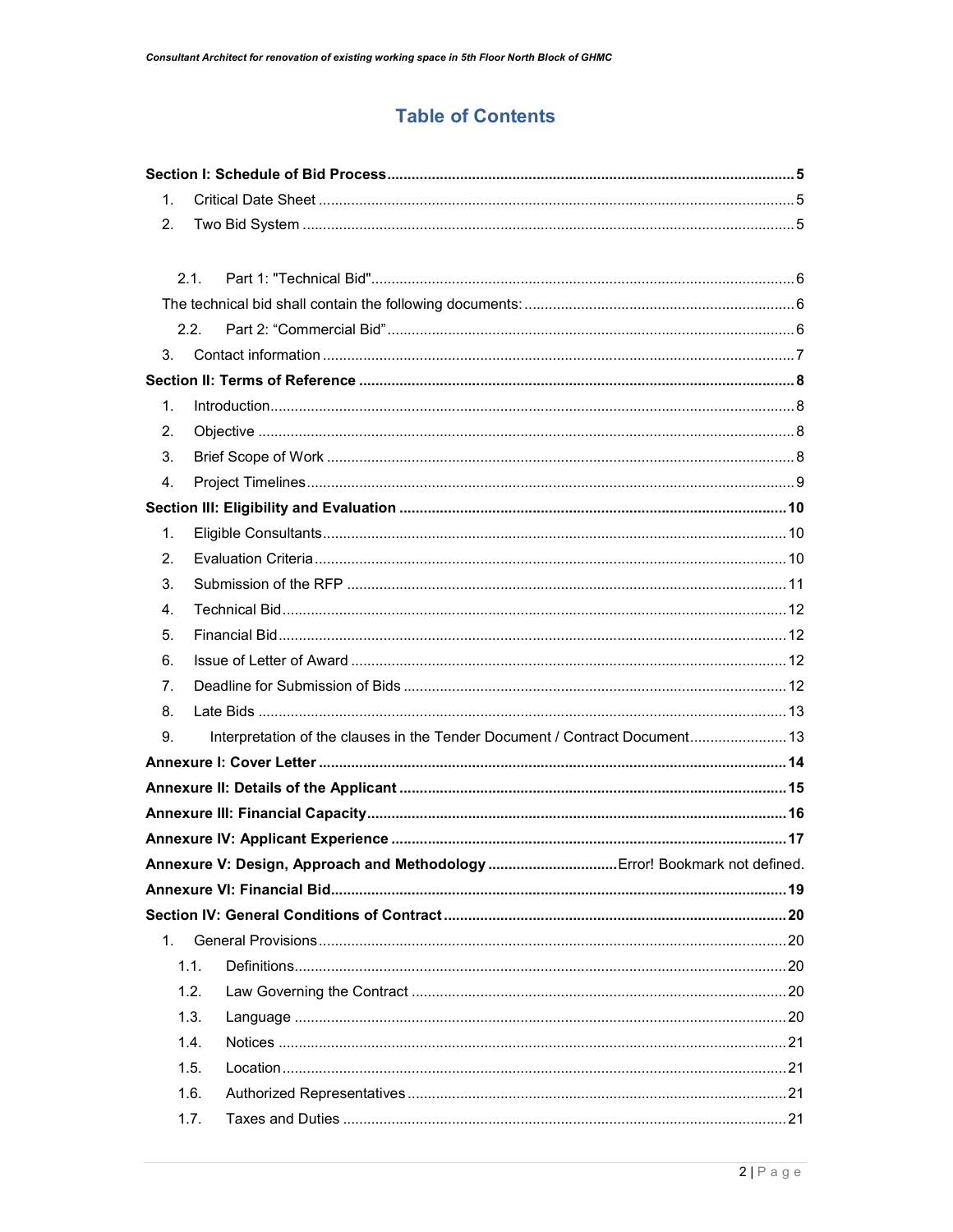| 6.3. |        |                                                                                  |  |
|------|--------|----------------------------------------------------------------------------------|--|
| 6.2. |        |                                                                                  |  |
| 6.1. |        |                                                                                  |  |
| 6.   |        |                                                                                  |  |
| 5.2. |        |                                                                                  |  |
| 5.1. |        |                                                                                  |  |
| 5.   |        |                                                                                  |  |
| 4.2. |        |                                                                                  |  |
| 4.1. |        |                                                                                  |  |
| 4.   |        |                                                                                  |  |
| 3.8. |        |                                                                                  |  |
| 3.7. |        | Documents prepared by the Consultant/ Firm to be the Property of the Employer 26 |  |
| 3.6. |        |                                                                                  |  |
| 3.5. |        |                                                                                  |  |
| 3.4. |        |                                                                                  |  |
| 3.3. |        |                                                                                  |  |
|      | 3.2.4. |                                                                                  |  |
|      | 3.2.3. | Consultant/ Firm and Affiliates not to engage in certain Activities 25           |  |
|      | 3.2.2. |                                                                                  |  |
|      | 3.2.1. | Consultant/ Firm not to benefit from Commissions, Discounts, etc. 24             |  |
| 3.2. |        |                                                                                  |  |
| 3.1. |        |                                                                                  |  |
| 3.   |        |                                                                                  |  |
|      | 2.7.5. |                                                                                  |  |
|      | 2.7.4. |                                                                                  |  |
|      | 2.7.3. |                                                                                  |  |
|      | 2.7.2. |                                                                                  |  |
|      | 2.7.1  |                                                                                  |  |
| 2.7. |        |                                                                                  |  |
| 2.6. |        |                                                                                  |  |
|      | 2.5.4. |                                                                                  |  |
|      | 2.5.3. |                                                                                  |  |
|      | 2.5.2. |                                                                                  |  |
|      | 2.5.1. |                                                                                  |  |
| 2.5. |        |                                                                                  |  |
| 2.4. |        |                                                                                  |  |
| 2.3. |        |                                                                                  |  |
| 2.2. |        |                                                                                  |  |
| 2.1. |        |                                                                                  |  |
| 2.   |        | Commencement, Completion, Modification and Termination of Contract 21            |  |
| 1.8. |        |                                                                                  |  |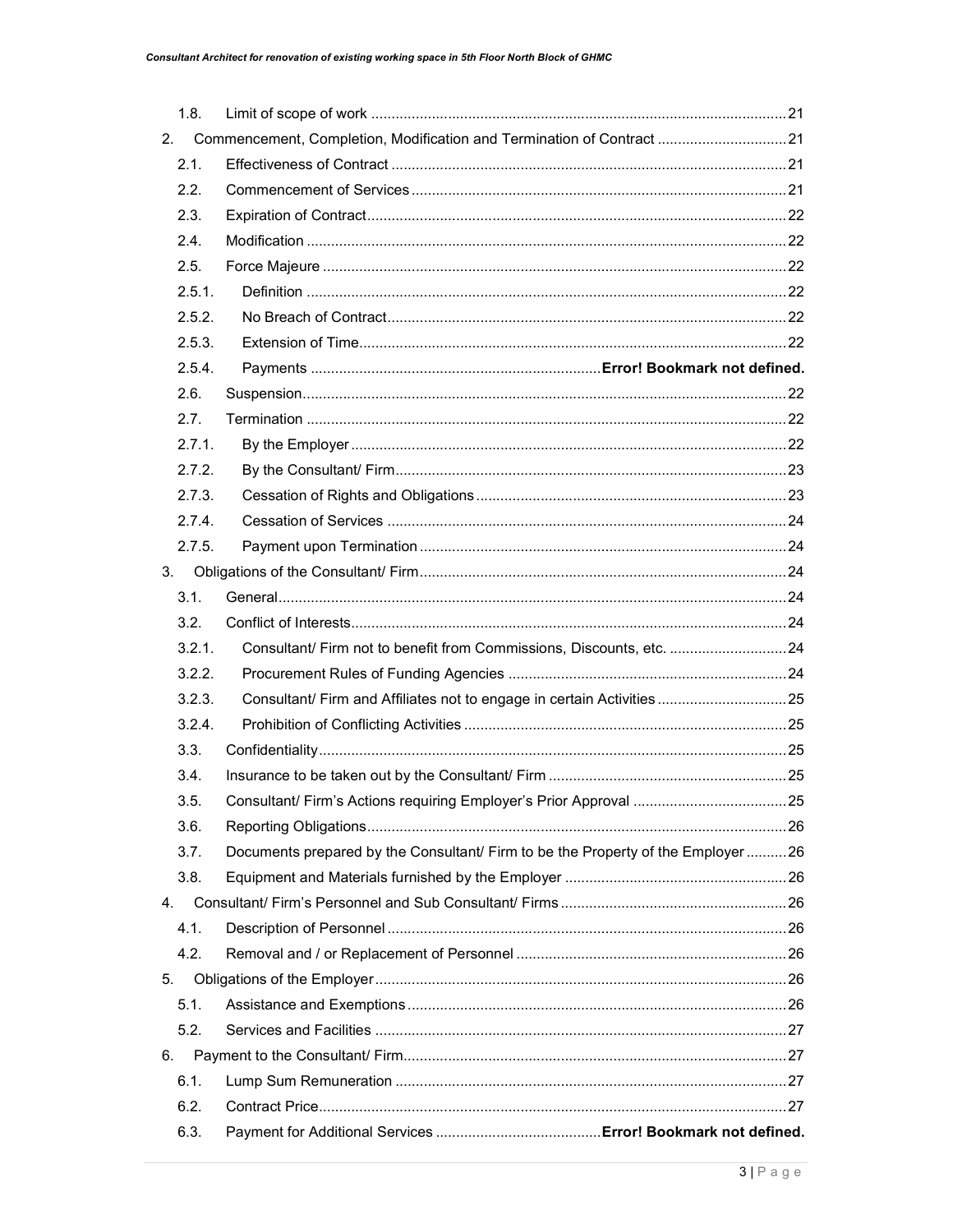|                 | 6.5. |  |
|-----------------|------|--|
| 7.              |      |  |
|                 |      |  |
|                 |      |  |
| 8.              |      |  |
| 9 <sub>1</sub>  |      |  |
| 10.             |      |  |
| 11.             |      |  |
| 12 <sub>1</sub> |      |  |
| 13.             |      |  |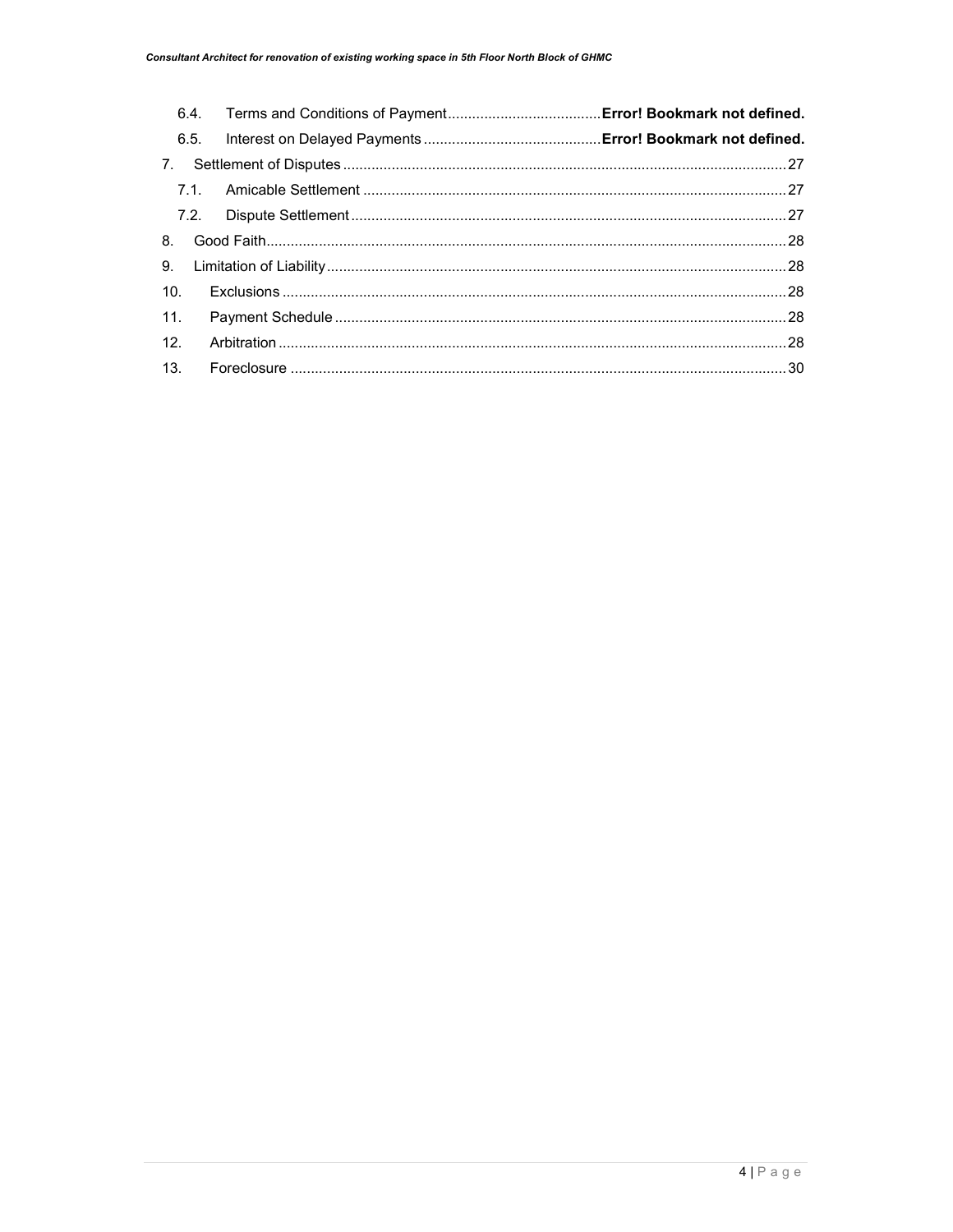### Section I: Schedule of Bid Process

Bidders are invited to submit their Bids on or before the time, date and at the office for submission as indicated below. The Bids submitted after this time and date or at any other office other than indicated herein below will not be considered under any circumstances; unless notified by the Authority with full information of the altered time, date and the office for submission. Bid document shall be downloaded from https://www.ghmc.gov.in under tenders notifications section.

EoI cum Bid Notice NIT No. 04/EE/Cir-18 /GHMC/2021-22, Date: 08-02-2022

#### 1. Critical Date Sheet

EoI cum RFP document may be downloaded from www.ghmc.gov.in as per the critical date sheet below:

| S.No. | <b>Event description</b>                                                           | Date & Time                                                                                                                                                                                                                               |
|-------|------------------------------------------------------------------------------------|-------------------------------------------------------------------------------------------------------------------------------------------------------------------------------------------------------------------------------------------|
| 1     | RFP downloadable from website<br>(Date & Time)                                     | 11/02/2022 @ 2.00 PM                                                                                                                                                                                                                      |
| 2.    | Bid Due date / Bid Submission date                                                 | 15/02/2022 @ 2.00 PM                                                                                                                                                                                                                      |
| 3.    | Address for communication & submission<br>of Bid                                   | The Executive Engineer,<br>Greater Hyderabad Municipal Corporation<br>CIRCLE OFFICE, JUBILEE HILLS,<br>CIRCLE-18, KHAIRTABAD ZONE,<br><b>HYDERABAD</b>                                                                                    |
| 4.    | Date & Time for opening of Technical Bid<br>(Eligibility & Qualification Criteria) | 15/02/2022 @ 3.00 PM                                                                                                                                                                                                                      |
| 5.    | Date & Time of opening of Financial Bid                                            | 15/02/2022 @ 5.00 PM                                                                                                                                                                                                                      |
| 6.    | Bid Security (Refundable)                                                          | Rs. 25,000/ (Rupees Twenty-Five<br><b>Thousand only)</b> in the form of demand draft<br>drawn in favor of the Commissioner,<br><b>Greater Hyderabad Municipal</b><br>Corporation payable at Hyderabad and<br>drawn on any scheduled bank. |
| 7.    | <b>Proposal Validity Period</b>                                                    | 90 days from last date of proposal receipt                                                                                                                                                                                                |

#### 2. Two Bid System

The two-bid system will be followed for this RFP. In this system, the bidder shall submit his/her offer in two parts viz. Technical Bid and Commercial Bid.

The offers submitted shall be via hard copy in sealed envelopes at GHMC office only. Online submission of bids shall not be entertained and the bids shall be summarily rejected.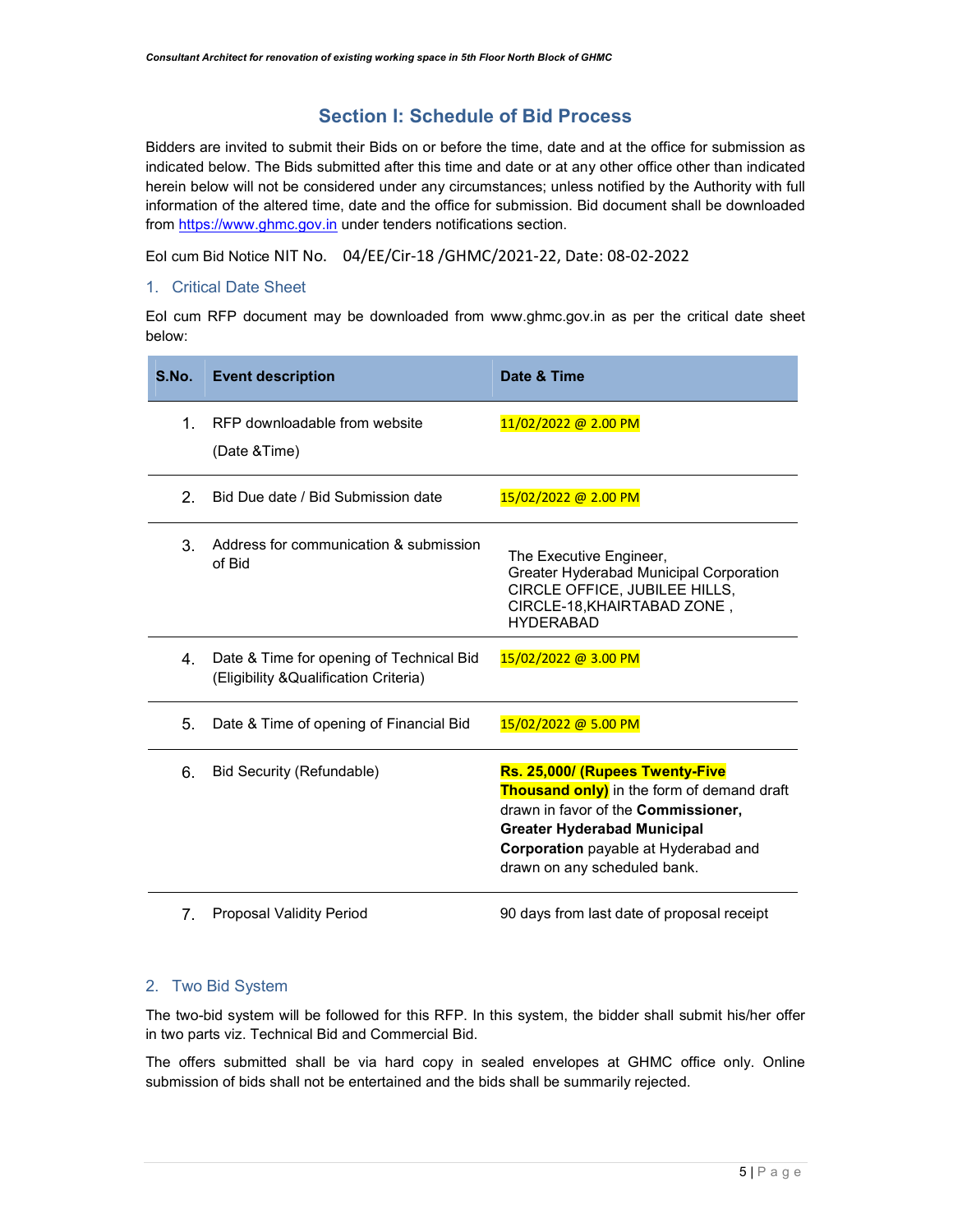#### 2.1. Part 1: "Technical Bid"

The technical bid shall contain the following documents:

a. Copy of Work Orders/ Contracts/ Agreements issued by / signed with Central/ State Government (Ministry / Department / Undertaking / PSU / Autonomous body/Reputed clients) or ULBs for similar assignments executed by the consultants. The similar assignment means consultancy service/ on-site support of all/ most of the requirement mentioned in terms of reference (ToR) of this tender document in a single project in India/ abroad. The eligibility criteria is also detailed in Section III.

The consultants are required to submit supporting document for the experience i.e. Work Orders and Consultancy service completion report from the previous requisite clients etc. along with contact details of the end user. These documents would be subject to further verification by the client, if required. Submission of any false information would lead to forfeiture of EMD and permanent debarment of consultant.

- b. Copy of all documents related with Firm Registration/ Partnership Deed/ Articles of Memorandum of Association or Proprietorship Deed, Certificate of Incorporation shall be uploaded.
- c. Copy of GST and PAN/ Registration certificate, as applicable shall be uploaded.
- d. Copy of audited financial statements shall be attached.
- e. Duly filled Technical Bid with valid signature of authorised person on each document of the bid submitted.
- f. Proposal Form as per format given at **Annexure II** must be uploaded by the consultant along with Technical Bid.
- g. Methodology proposed by the consultant for assignment specified in this tender document.
- h. Key personnel to be deployed for the assignment as per the format given at **Annexure VI** along with qualification and relevant experience of each deployed key staff.
- i. Signed copy of other related documents mentioned in the tender document but not listed here.

#### 2.2. Part 2: "Commercial Bid"

The Bidder shall submit the financial bid as per the format mentioned in the RFP document in a separate sealed cover quoting the lumpsum consultancy fee for Traffic and Transport Consultant to study the requirement of "U" turn for free flow of traffic at (02) locations as follows in cir-18, jubilee hills, KZ, GHMC

- a) Near Park Hyatt hotel(opp. W showroom), Road no.2, Banjara hills for free flow of traffic
- b) Near Hyderabad Gym Khana club to Jubilee Hills check post for free flow of traffic

The applicant shall quote the consultancy fee for the entirety of services. If any applicant has not quoted any rate, their bid will summarily be rejected.

GHMC reserves the right to amend or withdraw any of the terms and conditions contained in the Bid Document or to reject the tender without giving any notice or assigning any reason. The decision of the Commissioner, GHMC in this regard shall be final and binding on all. Any updates, Corrigendum, etc. against the above RFP shall be published on the GHMC official website only. Those shall not be published in any other newspaper or media thereafter.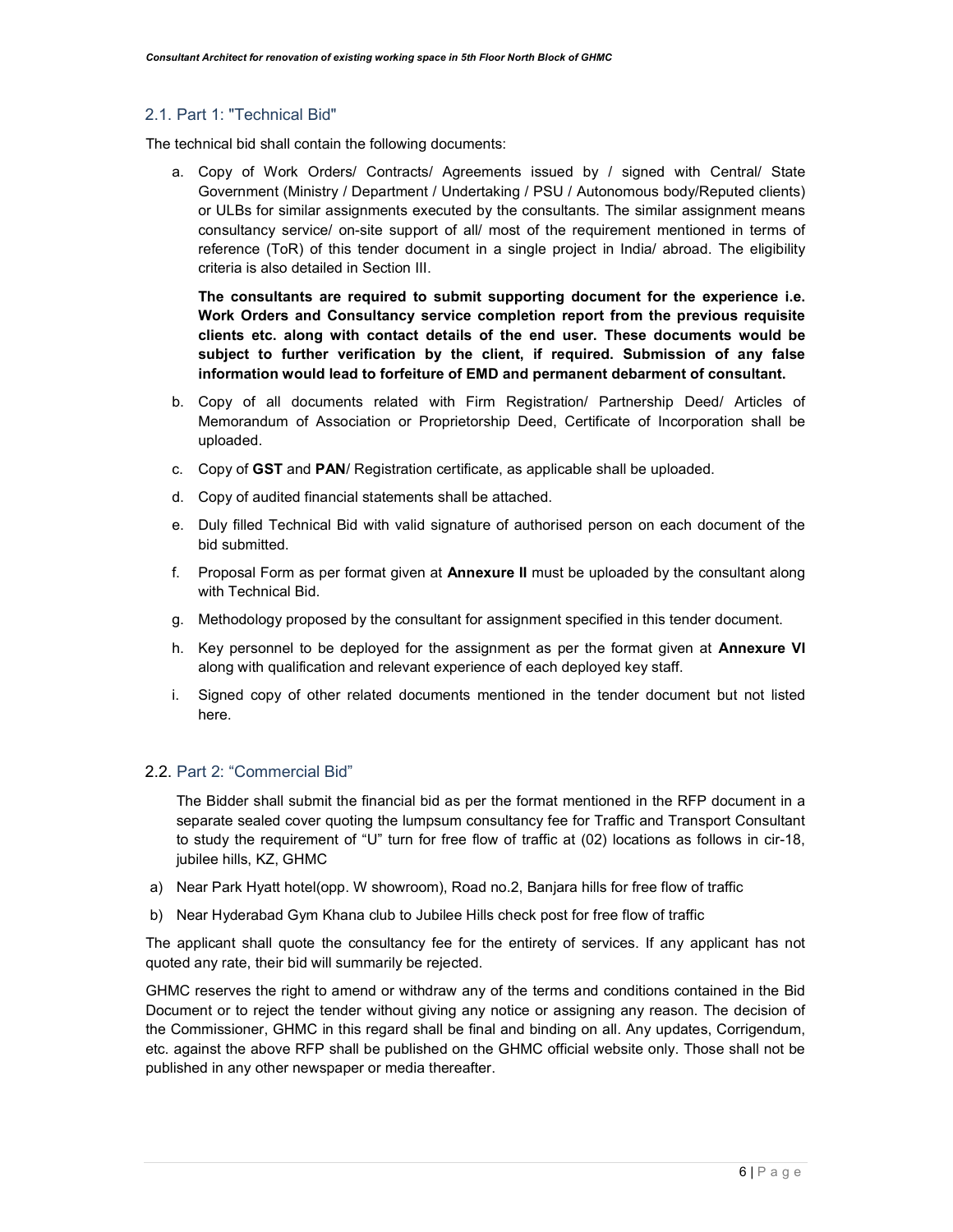#### 3. Contact information

For any further information please contact the official provided below on any working day:

The Executive Engineer,

Greater Hyderabad Municipal Corporation

CIRCLE OFFICE, JUBILEE HILLS, CIRCLE-18,

KHAIRTABAD ZONE , HYDERABAD

E-mail: eed10b.ghmc@gmail.com

— END OF SECTION I —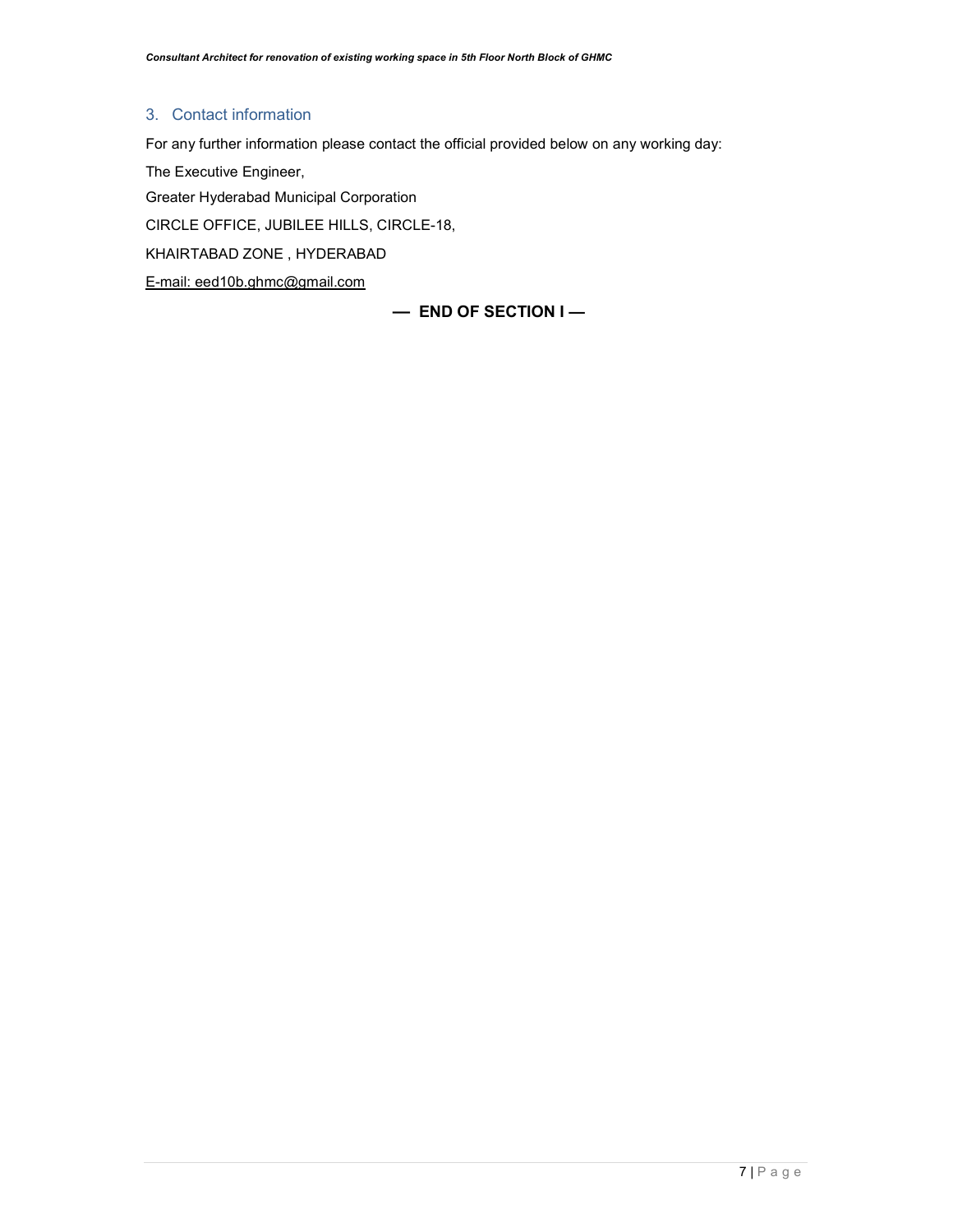### Section II: Terms of Reference

#### 1. Introduction

GHMC, the urban local body for Hyderabad, has its head office at Tank Bund

The objective of seeking Expression of interest is to Engage Architectural Consultant Firms Registered Under Council of Architect, Hyderabad, to provide consultancy services to study the requirement of "U" turn for free flow of traffic at (02) locations as follows in cir-18, jubilee hills, KZ, GHMC.

- a) Near Park Hyatt hotel(opp. W showroom), Road no.2, Banjara hills for free flow of traffic
- b) Near Hyderabad Gym Khana club to Jubilee Hills check post for free flow of traffic

The duly filled up application in prescribed format for engagement of Traffic and Transport Consultant to study the requirement of "U" turn for free flow of traffic at (02) locations in cir-18, jubilee hills, KZ, GHMC" to the undersigned super-scribing on the top of the envelop" Engaging of Traffic and Transport Consultant to study the requirement of "U" turn for free flow of traffic at (02) locations in cir-18, jubilee hills, KZ, GHMC"

#### 2. Objective

The broad objective of this RFP is to Engage Traffic and Transport Consultant to study the requirement of "U" turn @ Near Park Hyatt hotel(opp. W showroom), Road no.2, Banjara hills and @ Near Hyderabad Gym Khana club to Jubilee Hills check post for free flow of traffic and to provide technical data.

#### 3. Brief Scope of Work

Broadly the selected firm shall provide the following services:

- Prepare the following:
	- Traffic Survey and analysis
	- Existing traffic assessment and management
	- Feasibility study for U turn for free traffic flow
	- Design & drawing (if required)
	- Cost estimation (if required)
	- Technical data of existing road
- Periodic Site visits as required
- Technical assistance to the in-charge officer of the Authority during the inspection for ensuring free flow of traffic as per standards & norms.

The specific aspects of the scope of work of the firm are detailed below. The Firm is expected to:

- a. Prepare above-mentioned elements complete with detailed technical data after examination and assistance where necessary .
- b. Detailed survey and technical investigation

#### — END OF SECTION II —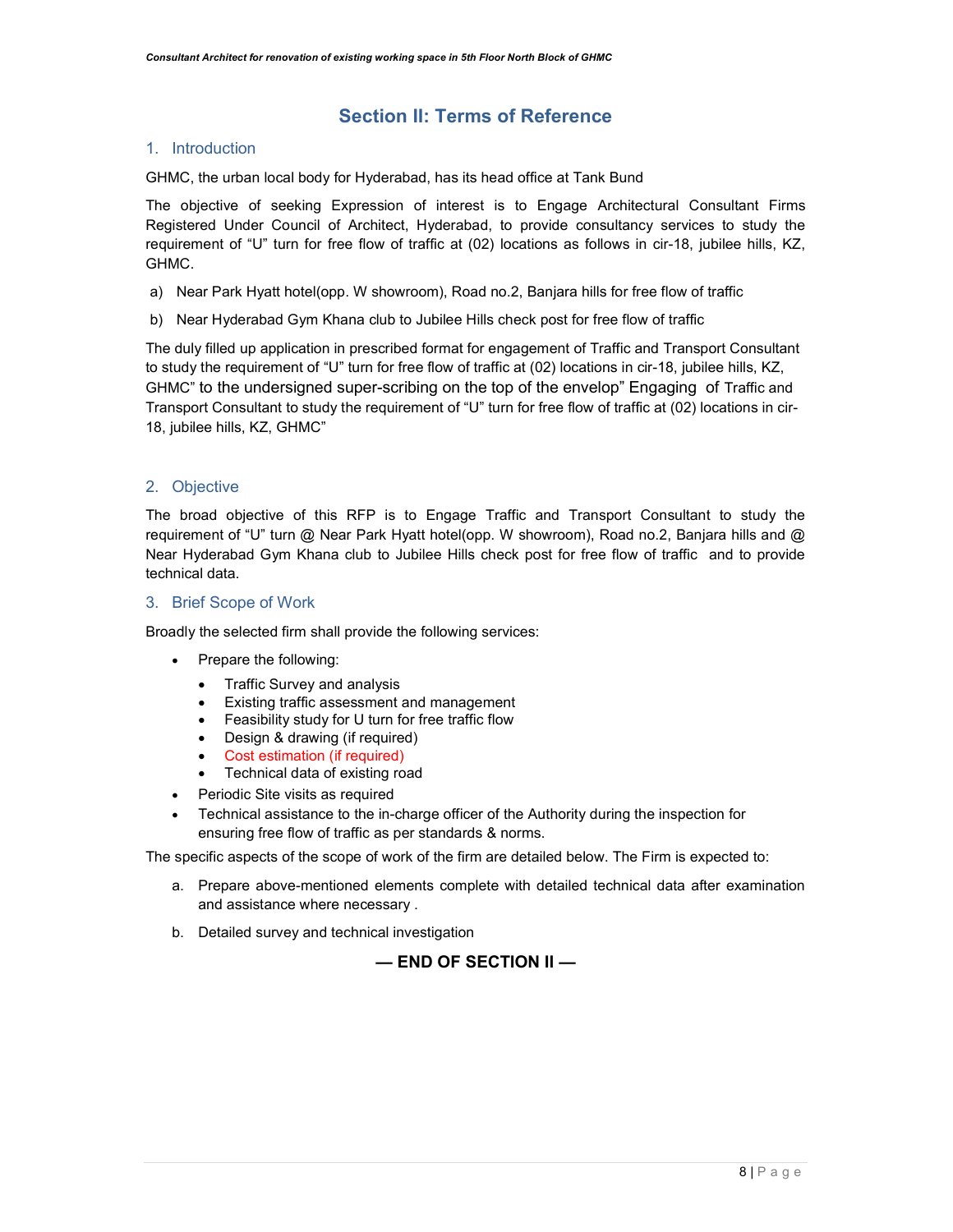## 4. Project Timelines

The overall period of the engagement of the firm shall be six (1) month from the date of signing of agreement.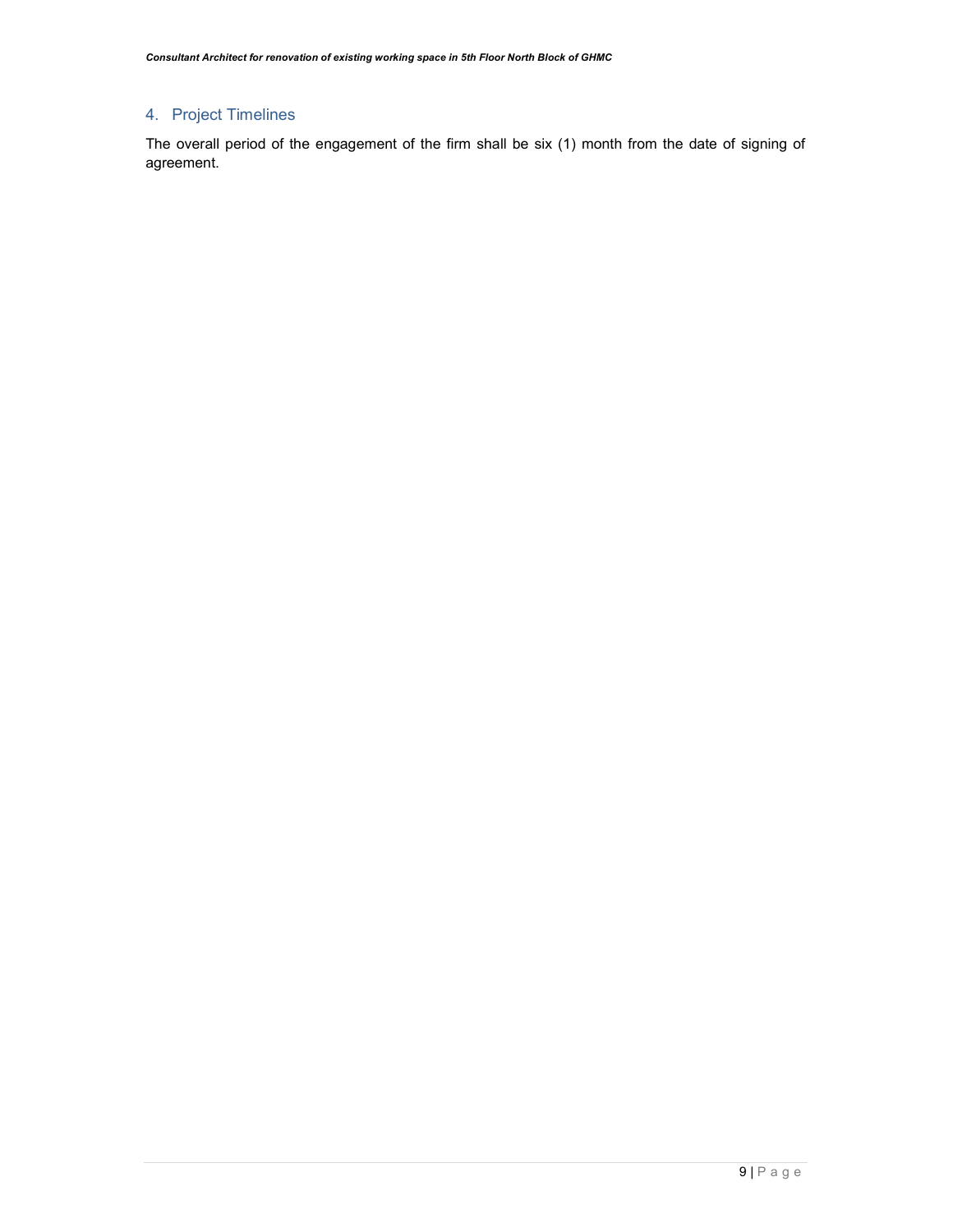## Section III: Eligibility and Evaluation

#### 1. Eligible Consultants

- i. Sole proprietorship, registered partnership firm, public limited company, private limited company, LLP can submit the Bid. The firms and the companies should be registered in India.
- ii. The invitation is open to all the architectural/ consultancy firm/ organization registered under relevant Acts/ Rules.
- iii. The Applicant may be an independent single entity or a joint venture or a consortium/ association of entities. In case of a joint venture/ consortium the name of the entity that is the 'Lead Partner/Lead member' should be clearly stated in their bid.
- iv. The Applicants should have at least five (05) years of experience in providing traffic and transport consultancy services to government entities/departments/reputed clients in India.
- v. The Applicant shall have provided similar consultancy services for at least (1) work pertaining to traffic and transport consultant in any one year during the last five (05) financial years preceding date of submission of proposal for Govt./ Semi Govt./ Corporate houses/reputed clients.

Note: The Applicants are required to submit supporting document for the past experience i.e. copy of the work order & completion report etc. These documents would be subject to further verification by the client, if required. Submission of any false information would lead to forfeiture of EMD and disqualification of the Applicant.

- vi. The Applicant should have Annual Average turnover of minimum Rs. 10 lakhs in last 3 (three) financial years ending March  $31<sup>st</sup>$ , 2020.
- vii. Applicant should be registered with Sales Tax/ Income Tax Department of Government of India and should possess a valid GST and PAN Registration/ Certificate.
- viii. The Applicant must have operational office in Hyderabad.
- ix. Applicants should not be under a declaration of ineligibility for corrupt and fraudulent practices.

Note: GHMC reserves the right to award/ reject the orders to any consultant without assigning any reason thereof.

#### 2. Evaluation Criteria

#### The consultant must quote for all the assignment mentioned under terms of reference on a lumpsum cost basis.

i. The Evaluation Committee will evaluate the Technical Proposal using the evaluation parameters as laid under in Clause 1 of this RFP.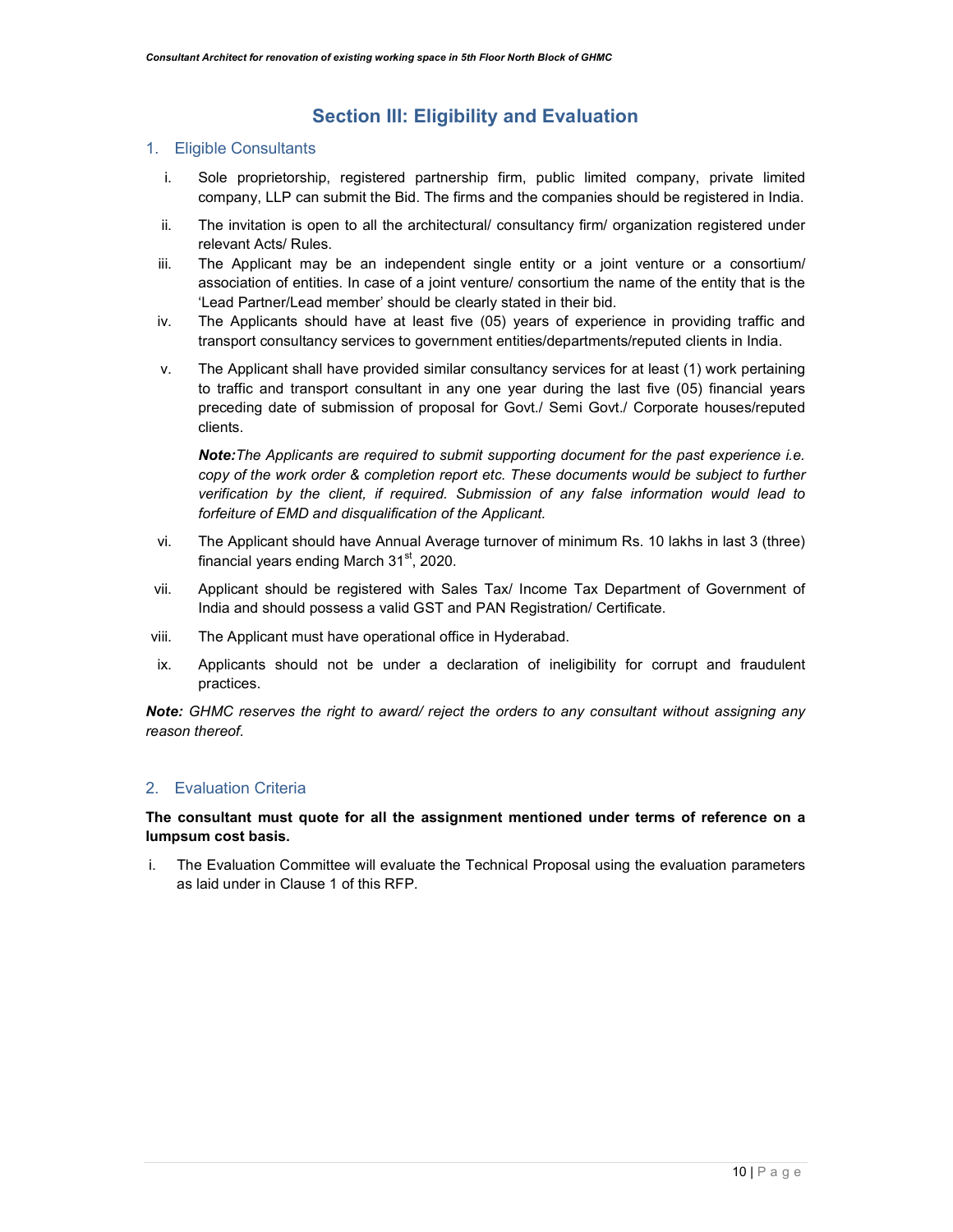| #              | <b>Evaluation parameter</b>                                                                                                                                                                                      | <b>Maximum</b><br><b>Marks</b> |
|----------------|------------------------------------------------------------------------------------------------------------------------------------------------------------------------------------------------------------------|--------------------------------|
| E1             | Turnover                                                                                                                                                                                                         | 50                             |
|                | Annual Average turnover of minimum Rs. 10 lakhs in last 3 (three) financial<br>years ending March 31 <sup>st</sup> , 2020.                                                                                       |                                |
|                | INR 10 lakhs to INR 100 lakhs -40 marks                                                                                                                                                                          |                                |
|                | $>$ INR 100 lakhs $-50$ marks                                                                                                                                                                                    |                                |
| E1             | <b>Relevant Work Experience</b>                                                                                                                                                                                  | 20                             |
|                | Minimum least ten (5) years of experience in providing traffic and transport<br>consultancy services to government entities/departments/reputed clients in<br>India                                              |                                |
|                | (Minimum 1 project – 1x20=20 marks)                                                                                                                                                                              |                                |
| E <sub>2</sub> | <b>Relevant Work Experience</b>                                                                                                                                                                                  | 30                             |
|                | Experience in traffic and transport consultant in any one year during the<br>last five (05) financial years preceding date of submission of proposal for<br>Govt./ Semi Govt./ Corporate houses/reputed clients. |                                |
|                | . (Maximum 3 projects $-3x10=30$ marks)                                                                                                                                                                          |                                |
|                | Total (E1+E2+E3)                                                                                                                                                                                                 | 100                            |

#### 3. Submission of the RFP

- a. The RFP shall be submitted along with the filled in formats provided as appendices to this document in two cover system i.e. (i) Technical Bid cover (ii) Financial Bid cover.
- b. All envelopes shall be super scribed as NAME OF THE BIDDER:………………………… and followed by "Engaging of Traffic and Transport Consultant to study the requirement of "U" turn for free flow of traffic at (02) locations in cir-18, jubilee hills, KZ, GHMC"
- c. The RFP shall be submitted on or before 14.00 Hrs (IST) on 15/02/2022.
- d. Submission by email or other electronic means will not be accepted. It is the responsibility of the interested party to ensure that it is delivered at prescribed address by the stated deadline through post/courier/ in person only. The Authority shall not be held responsible for any delay in delivery or lost in transit cases.
- e. The RFP shall be submitted through offline mode only and addressed to:

The Executive Engineer,

Greater Hyderabad Municipal Corporation

CIRCLE OFFICE, JUBILEE HILLS, CIRCLE-18,

KHAIRTABAD ZONE , HYDERABAD

E-mail: eed10b.ghmc@gmail.com

f. Only complete EoI cum RFP response received on or before the due date and time shall be considered.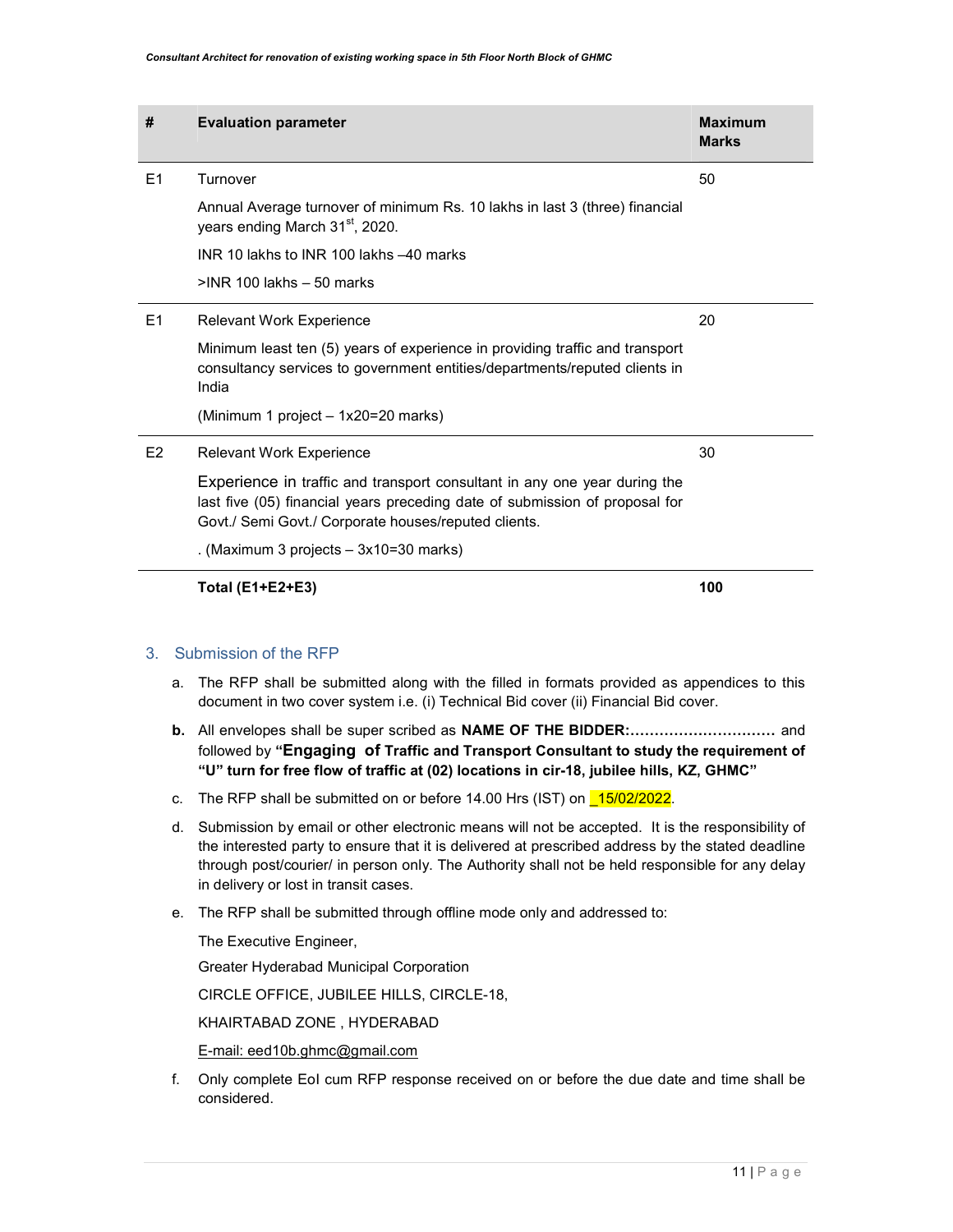- g. At any time prior to the deadline for submission of proposals, GHMC may, for any reason, whether on its own initiative or in response to the clarification request by a prospective bidder, modify the bid document and the same will be uploaded in the GHMC website.
- h. GHMC at its discretion may extend the deadline for the submission of proposals if the bid document undergoes changes during the bidding period, in order to give prospective consultants time to take into the consideration the amendments while preparing their revised proposals.
- i. Bidders should keep viewing the above-mentioned websites for any corrigendum/ change. There wouldn't be any newspaper advertisement towards the same. If any bidder misses the information published on the website and their bid is rejected, no complaint would be entertained.

#### 4. Technical Bid

The applicant shall submit the following documents in a sealed cover "Technical bid cover"

- a. Covering Letter as per Annexure I
- b. Details of the Applicant as per Annexure II
- c. Financial Capacity of Applicant as per Annexure III
- d. Prior Work Experience of Applicant as per Annexure IV and details of Work Experience as per Annexure V
- e. Bid security of Rs.25,000/- (Rupees Twenty-Five thousand only) in shape of a Demand Draft drawn infavour of "The Commissioner, GHMC" payable at Hyderabad which shall be refundable. The Bid security is returned to those applicants who are not qualified at Technical Bid stage immediately after completion of the empanelment process and the Bid security of the empanelled applicants will be returned after completion of their agreement period.

#### 5. Financial Bid

The Bidder shall submit the financial bid as per the Annexure VI in a separate sealed cover quoting the lumpsum cost for Consultancy charges for Engaging of Traffic and Transport Consultant to study the requirement of "U" turn for free flow of traffic at (02) locations in cir-18, jubilee hills, KZ, GHMC

The applicant shall quote the consultancy fee for the entirety of services. If any applicant has not quoted the fee, their bid will summarily be rejected.

#### 6. Issue of Letter of Award

After selection, a Letter of Intent (the "LOI") shall be issued to the Selected Applicant. The Selected Applicant shall, within 05 (five) days from the date of the LOI shall submit the Letter of Acceptance (LOA)

After acknowledgement of the LOA as aforesaid by the Selected Applicant, it shall execute the Agreement within the period prescribed in above clause. The Selected Applicant shall not be entitled to seek any deviation in the Agreement.

#### 7. Deadline for Submission of Bids

Bids must be submitted online before the due date and time as specified in the critical date sheet.

GHMC may extend this deadline for submission of bids by amending the bid documents and the same shall be suitably notified on the websites only.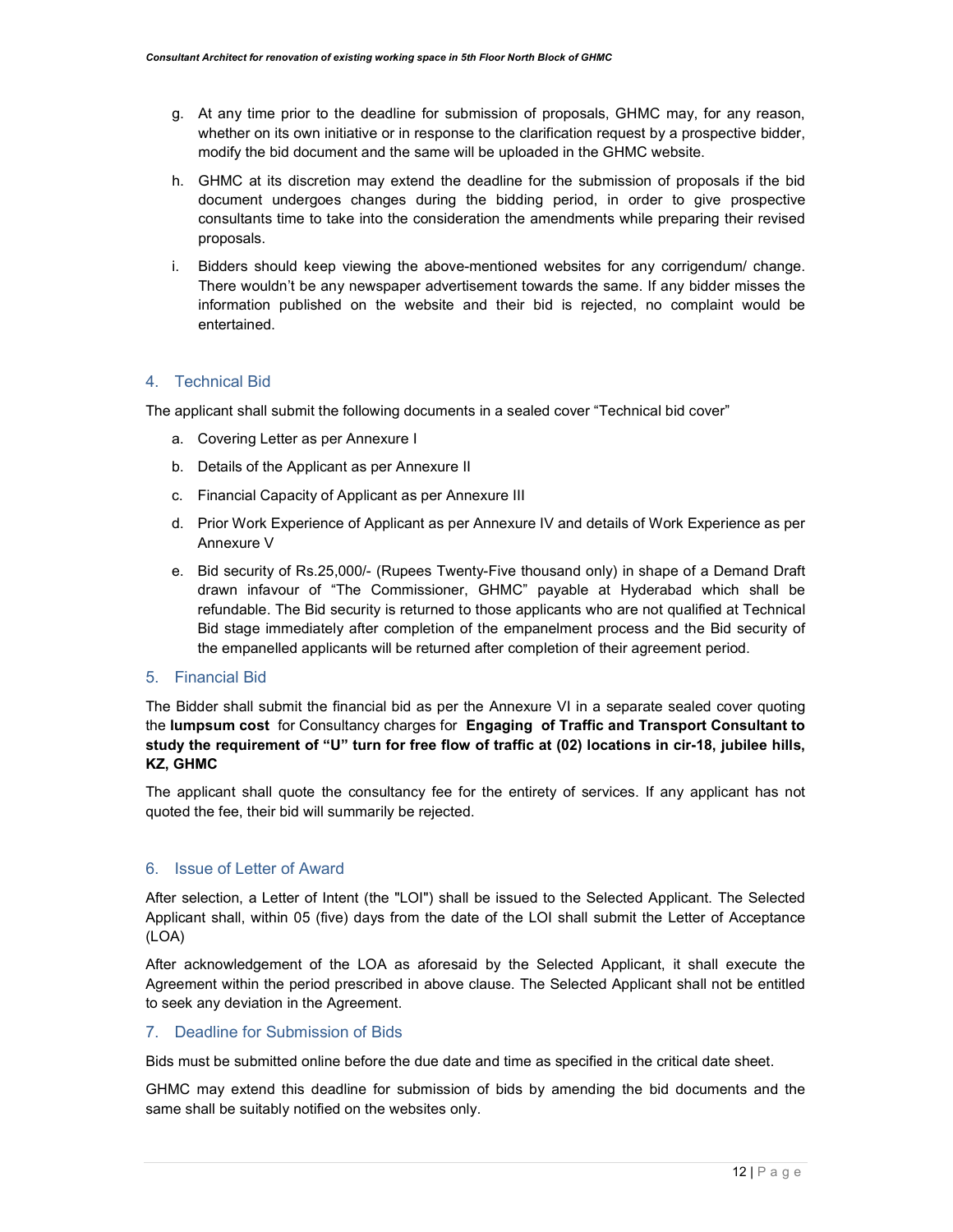#### 8. Late Bids

The bid submission would not be possible after the deadline for submission of bids.

#### 9. Interpretation of the clauses in the Tender Document / Contract Document

In case of any ambiguity/ dispute in the interpretation of any of the clauses in this Tender Document; GHMC interpretation of the clauses shall be final and binding on all parties.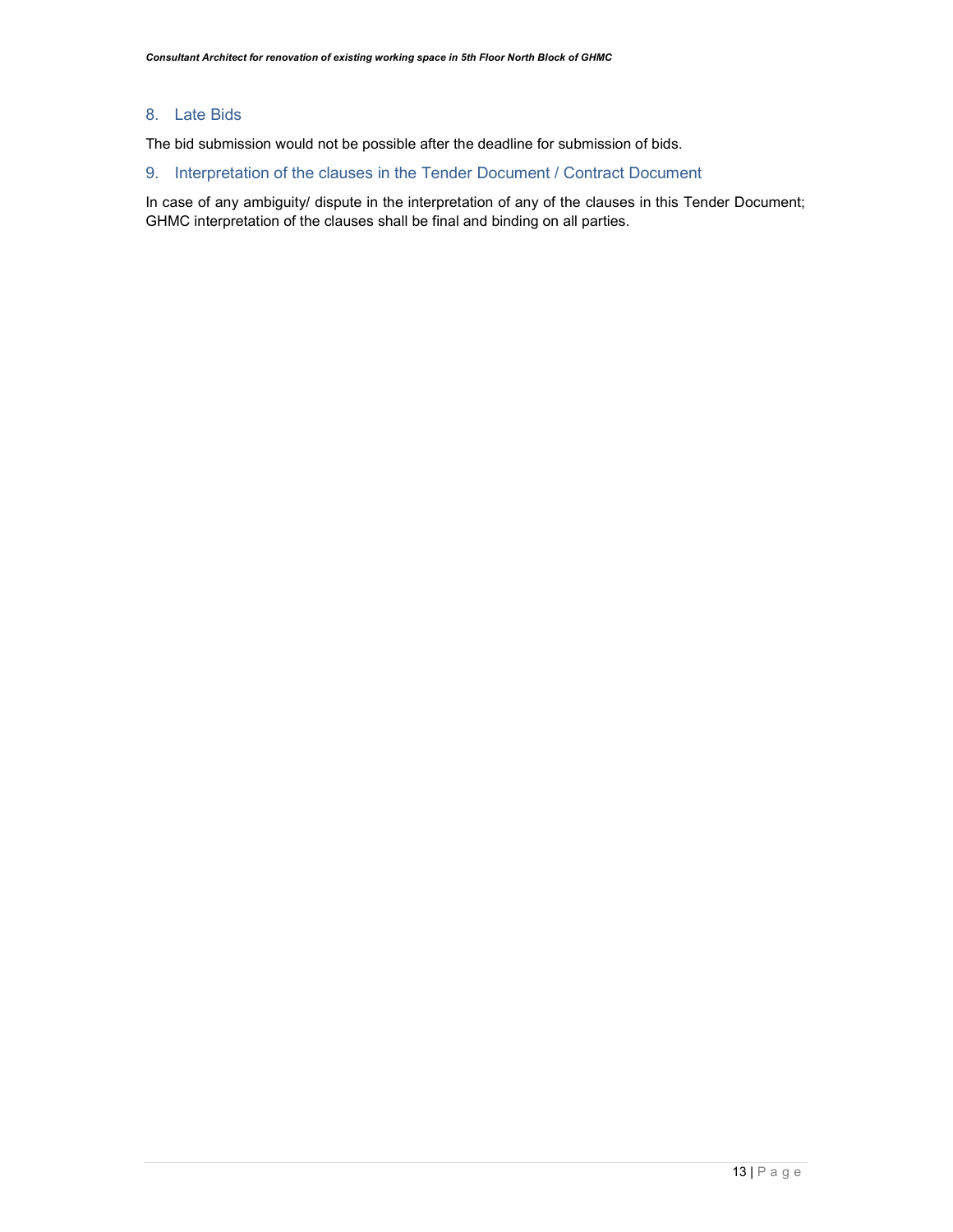## Annexure I: Cover Letter

(On company Letter Head & to be signed by MD/ CEO/ Proprietor)

Date: / /2021

To

The Executive Engineer, Circle-18, Jubilee hills, , Khairtabad Zone, Greater Hyderabad Municipal Corporation, Hyderabad

Dear Sir

Subject: Submission of Proposal for Consultancy for Engaging of Traffic and Transport Consultant to study the requirement of "U" turn for free flow of traffic at (02) locations in cir-18, jubilee hills, KZ, GHMC

Having examined the RFP, the undersigned, offers to submit the application in full conformity with the said RFP. I/We have read the provisions of RFP and confirm that these are acceptable to us.

I/We hereby declare that all the information and statement made in this proposal are true and accept that any misinterpretation contained in it may lead to our disqualification at any stage of the selection process.

I/We understand that you are not bound to accept any proposal you receive. Also, at any stage, the process may be terminated without assigning any reason and without any liability to firms, whatsoever, it may be.

Thanking you. Yours faithfully

Signature:

In Capacity of ------------------

Duly authorized to sign proposal for and on behalf of --------------------

Place---------------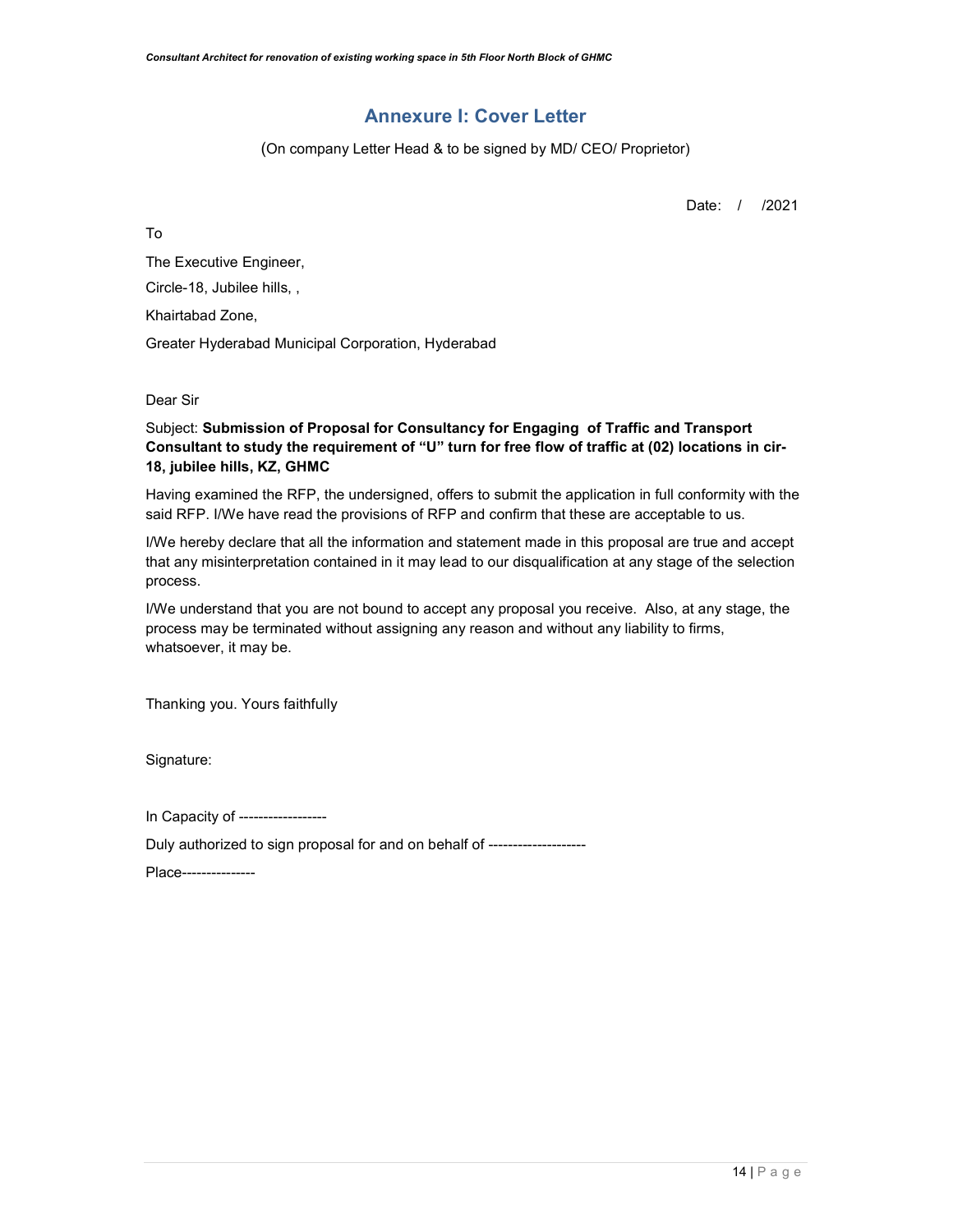## Annexure II: Details of the Applicant

| a)           | NameoftheApplicant                                                                                                         |                                                                            |
|--------------|----------------------------------------------------------------------------------------------------------------------------|----------------------------------------------------------------------------|
|              | (Legal Name)                                                                                                               |                                                                            |
| b)           | Country of incorporation                                                                                                   |                                                                            |
| c)           | Legal Status                                                                                                               |                                                                            |
| d)           | Year of Establishment                                                                                                      |                                                                            |
| e)           | Registration details                                                                                                       | (Enclose certificate of Incorporation/ Registration etc. as<br>applicable) |
| f)           | Address for Communication                                                                                                  |                                                                            |
| g)           | <b>PAN Number</b>                                                                                                          | Copy to be enclosed                                                        |
| h)           | <b>GST Number</b>                                                                                                          | Copy to be enclosed                                                        |
| i)           | Brief description including details of<br>lits main lines of business                                                      |                                                                            |
| j)           | Name, Address, E-mail id and<br>Contact Number of the Authorized<br>Signatory, who is authorized to<br>respond to this EOI |                                                                            |
| $\mathsf{k}$ | Any other information                                                                                                      |                                                                            |

For M/s \_\_\_\_\_\_\_\_\_\_\_ (Name of the Consultant)

Signature & company seal

Name

Designation

Email

Mobile No.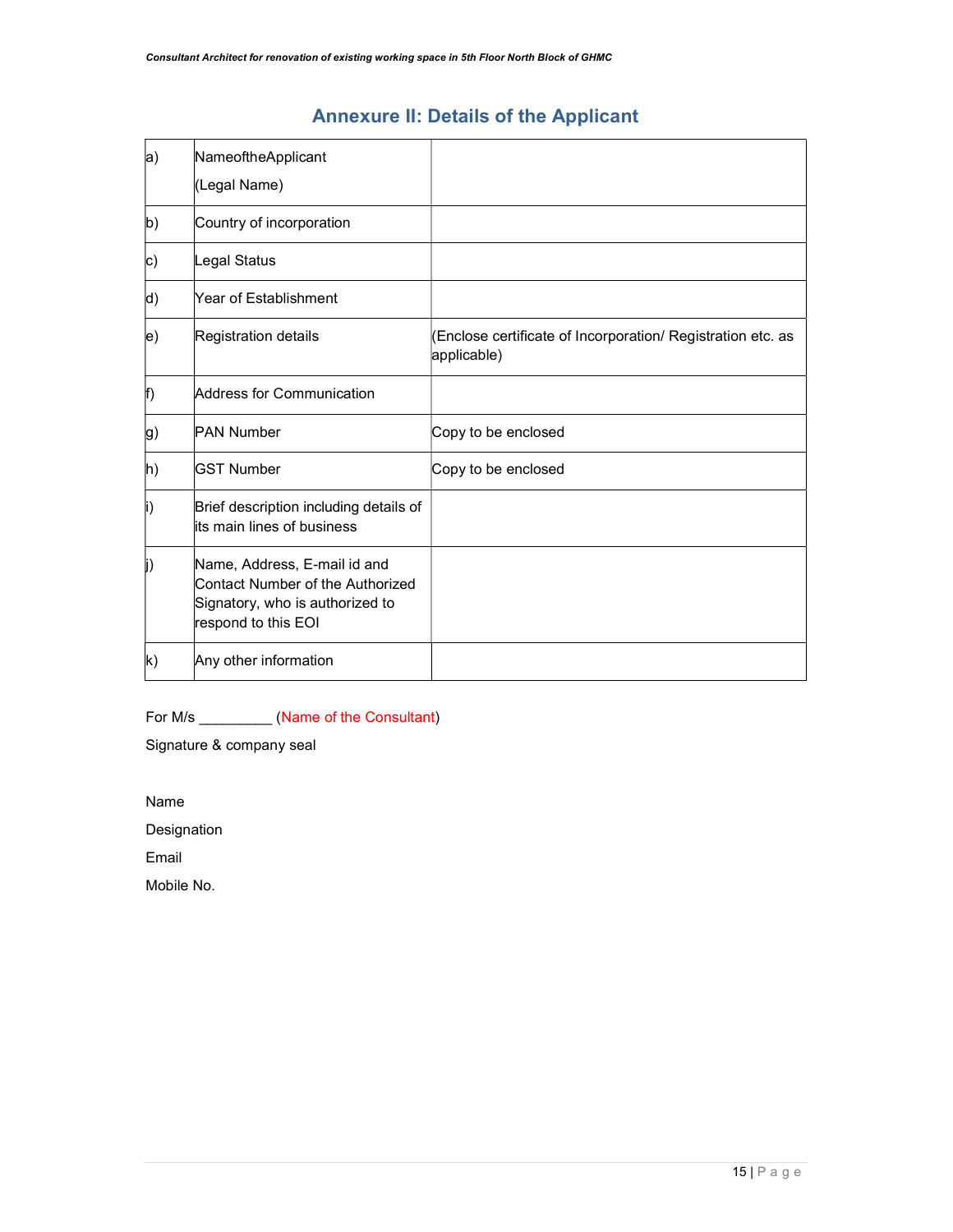## Annexure III: Financial Capacity

(On company Letter Head)

| <b>S. No.</b> | <b>Particulars</b>              | <b>Turnover (INR)</b> |
|---------------|---------------------------------|-----------------------|
| (a)           | 2020-21                         |                       |
| (b)           | 2019-20                         |                       |
| (c)           | 2018-19                         |                       |
|               | Average Turnover for last 3 FYs |                       |

(The bidder to attach audited annual report, balance sheets, profit and loss account and audit reports certified by C.A.)

Name

Designation

Email

Mobile No.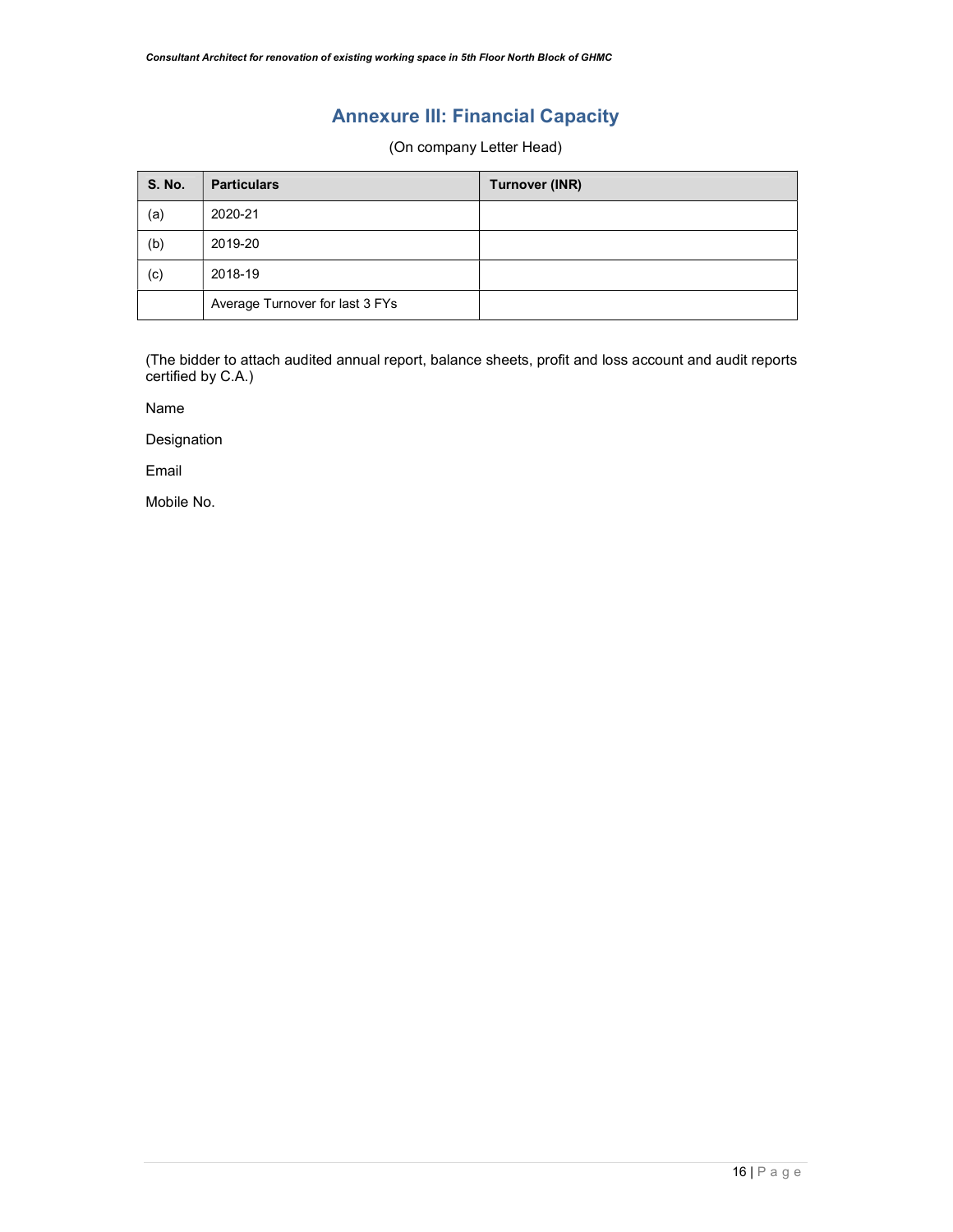# Annexure IV: Applicant Experience

(On company Letter Head)

| S.<br>No. | <b>Client</b> | Project<br><b>Name</b> | Project<br>value(INR) | Consultancy<br>Fees (INR) | Date of<br>Initiation | <b>Completion</b><br>date | <b>Documentary</b><br>proof<br>attached |
|-----------|---------------|------------------------|-----------------------|---------------------------|-----------------------|---------------------------|-----------------------------------------|
| 1.        |               |                        |                       |                           |                       |                           |                                         |
| 2.        |               |                        |                       |                           |                       |                           |                                         |
| 3.        |               |                        |                       |                           |                       |                           |                                         |
| 4.        |               |                        |                       |                           |                       |                           |                                         |

Signature:

Name

Designation

Email

Mobile No.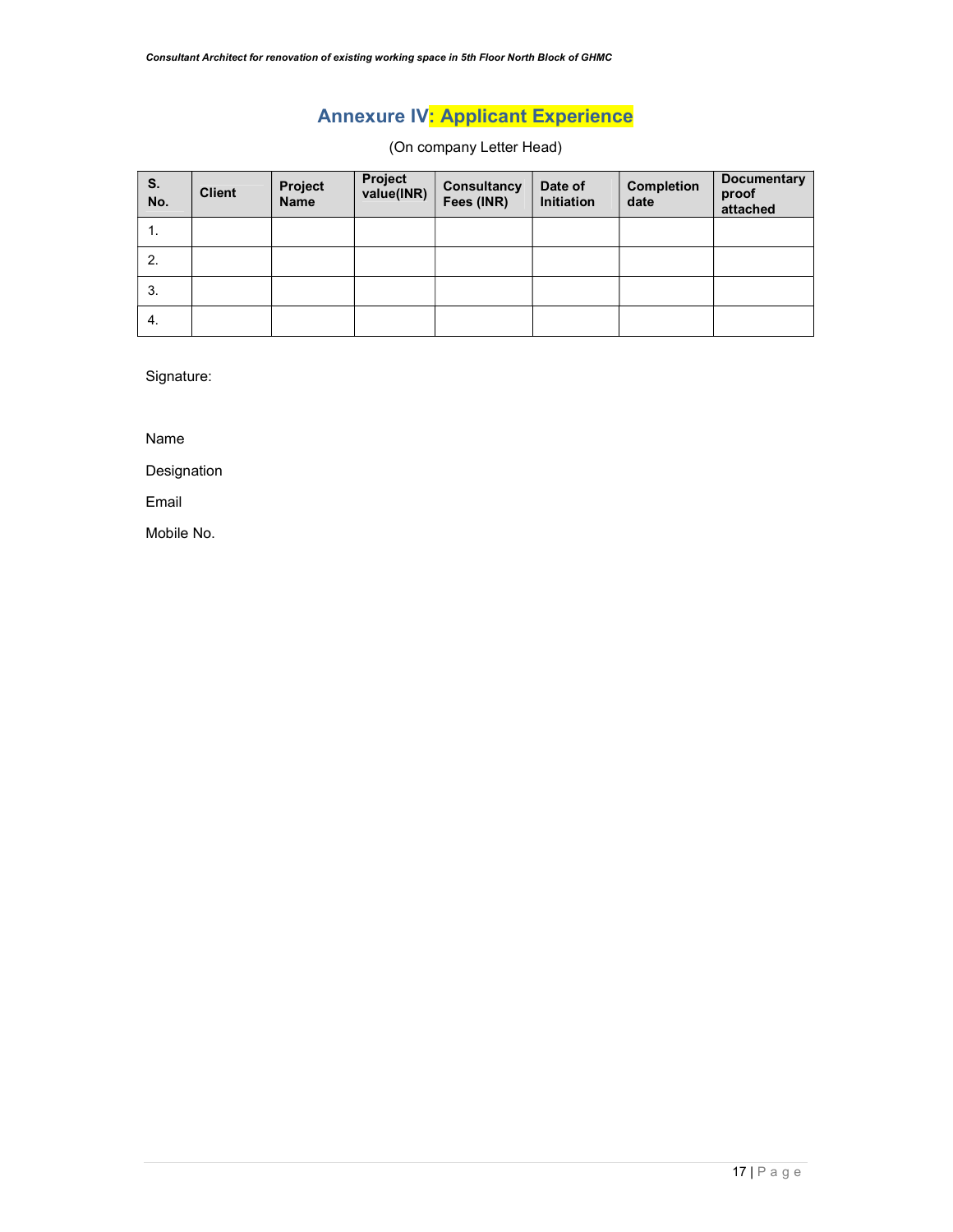## Annexure V: Details of Work Experience

| <b>S. No.</b> | <b>Particulars</b>                 | <b>Details</b>                |
|---------------|------------------------------------|-------------------------------|
| (a)           | Name of the Project                |                               |
| (b)           | Type of Project                    |                               |
| (c)           | Type of the Client (if applicable) | Government/ PSU/ Private firm |
| (d)           | Name of Client                     |                               |
| (h)           | Key features                       |                               |
| (i)           | Project Photos/ Drawings           |                               |

Note: Applicants are required to submit supporting documentary proofs such as Agreement/ Work Order& Completion certificates.

Applicant may fill separate sheet for each project.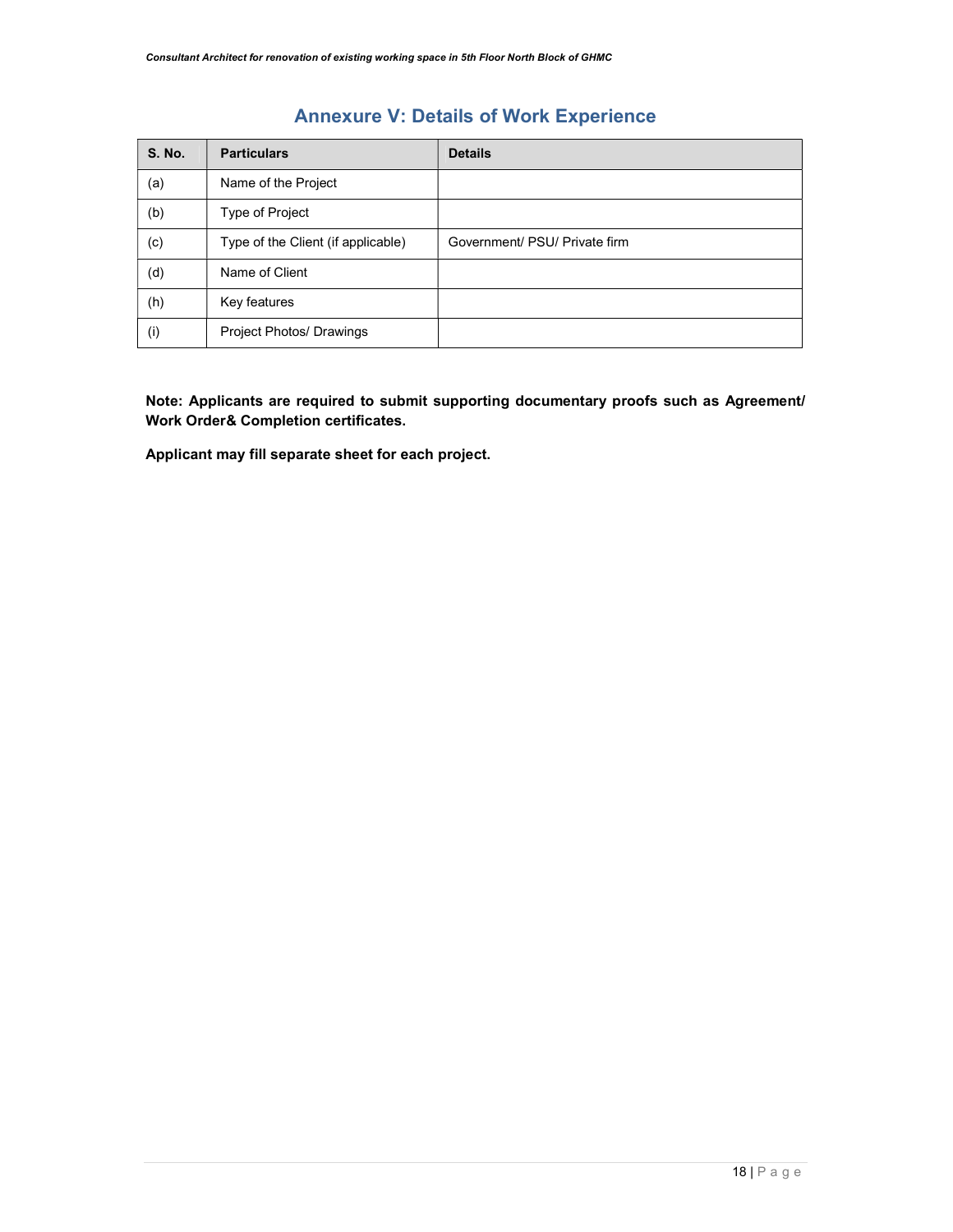## Annexure VI: Financial Bid

(On company Letter Head & to be signed by MD/ CEO/ Proprietor)

Date: / /2020

To

The Executive Engineer Circle-18 Greater Hyderabad Municipal Corporation

 $\mathcal{L}_\text{max}$  and  $\mathcal{L}_\text{max}$  and  $\mathcal{L}_\text{max}$  and  $\mathcal{L}_\text{max}$  and  $\mathcal{L}_\text{max}$ 

Dear Sir

Subject: Submission of Proposal for Consultancy for Engaging of Traffic and Transport Consultant to study the requirement of "U" turn for free flow of traffic at (02) locations in cir-18, jubilee hills, KZ, GHMC

1. We have examined the details given in Request for Proposal provided by GHMC, for the Selection of Consultant(s) for subject work. Our fee for the Scope of Services described in the RFP amounts to

| 2. We undertake, if our Bid is accepted, to commence the works as soon as is reasonably possible |
|--------------------------------------------------------------------------------------------------|
| after the receipt of the GHMC's notice to commence, and to complete the whole of the works       |
| comprised in the Contract within the time stated in the document.                                |

3. We agree to abide by this Bid for the period of 90 days after the deadline date fixed for receiving the same, and it shall remain binding upon us and may be accepted at any time before the expiration of that period.

4. Unless and until a formal Agreement is prepared and executed this Bid, together with your written acceptance thereof, shall constitute a binding contract between us.

5. We understand that you are not bound to accept the lowest or any tender you may receive.

Thanking you. Yours faithfully

Signature:

In Capacity of ------------------

Duly authorized to sign proposal for and on behalf of --------------------

Place---------------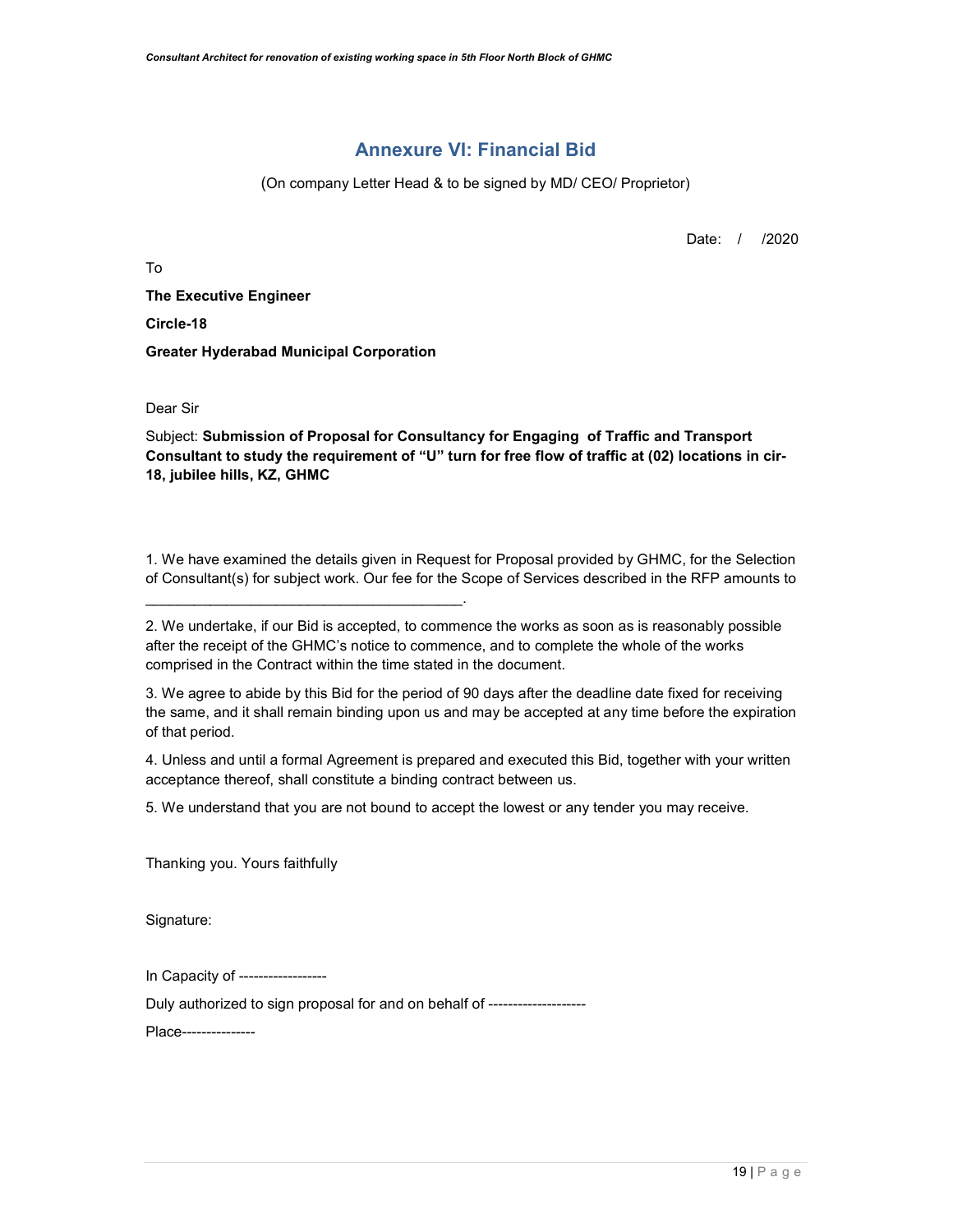## Section IV: General Conditions of Contract

#### 1. General Provisions

#### 1.1. Definitions

Unless the Context otherwise requires, the following Terms whenever used in this Contract have the following meanings:

- a) "Applicable Law" means the Laws and any other Instruments having the Force of Law in India, as they may be issued and in force from time to time.
- b) "Contract" means the Contract signed by the Parties, to which these General Conditions of Contract (GC) are attached, together with all the Documents listed in Clause 1 of such signed Contract.
- c) "Effective Date" means the Date on which this Contract comes into Force and Effect pursuant to Clause 2.1 of GC.
- d) "Contract Price" means the Price to be paid for the Performance of the Services, in accordance with Clause 6 of GC.
- e) "GC" means the General Conditions of Contract.
- f) "Local Currency" means Indian Rupees.
- g) "Member", in case the Consultant/ Firm consists of a Joint Venture of more than one Entity, means any of these Entities, and "Members" means all of these Entities; 'Member in Charge' means the Entity specified in the SC to act on their behalf in exercising all the Consultant/ Firm's Right and Obligations towards the Employer under this Contract.
- h) "Party" means the Employer or the Consultant/ Firm, as the case may be, and Parties means both of them.
- i) "Personnel" means Persons hired by the Consultant/ Firm or by any Sub Consultant/ Firm as Employees and assigned to the Performance of the Services or any part thereof; and 'Key Personnel' means the Personnel referred to in Clause 4.1 of GC.
- j) "SC" means the Special Conditions of Contract by which these General Conditions of Contact may be amended or supplemented.
- k) "Services" means the Work to be performed by the Consultant/ Firms pursuant to this Contract as described in Terms of Reference.
- l) "Sub Consultant/ Firm" means any Entity to which the Consultant/ Firm subcontracts any Part of the Services in accordance with the provisions of Clauses 3.5 and 4.
- m) 'Third party" means any Person or Entity other than the Government, the Employer, the Consultant/ Firm, or a Sub Consultant/ Firm.

#### 1.2. Law Governing the Contract

These standard conditions shall be governed by and construed in accordance with the laws of India. The Courts in Telangana shall have the exclusive jurisdiction to entertain and decide any petition, application, suit etc. pertaining to the present project and any subject thereof.

#### 1.3. Language

This Contract has been executed in English Language, which shall be the Binding and Controlling Language for all Matters relating to the Meaning or Interpretation of the Contract.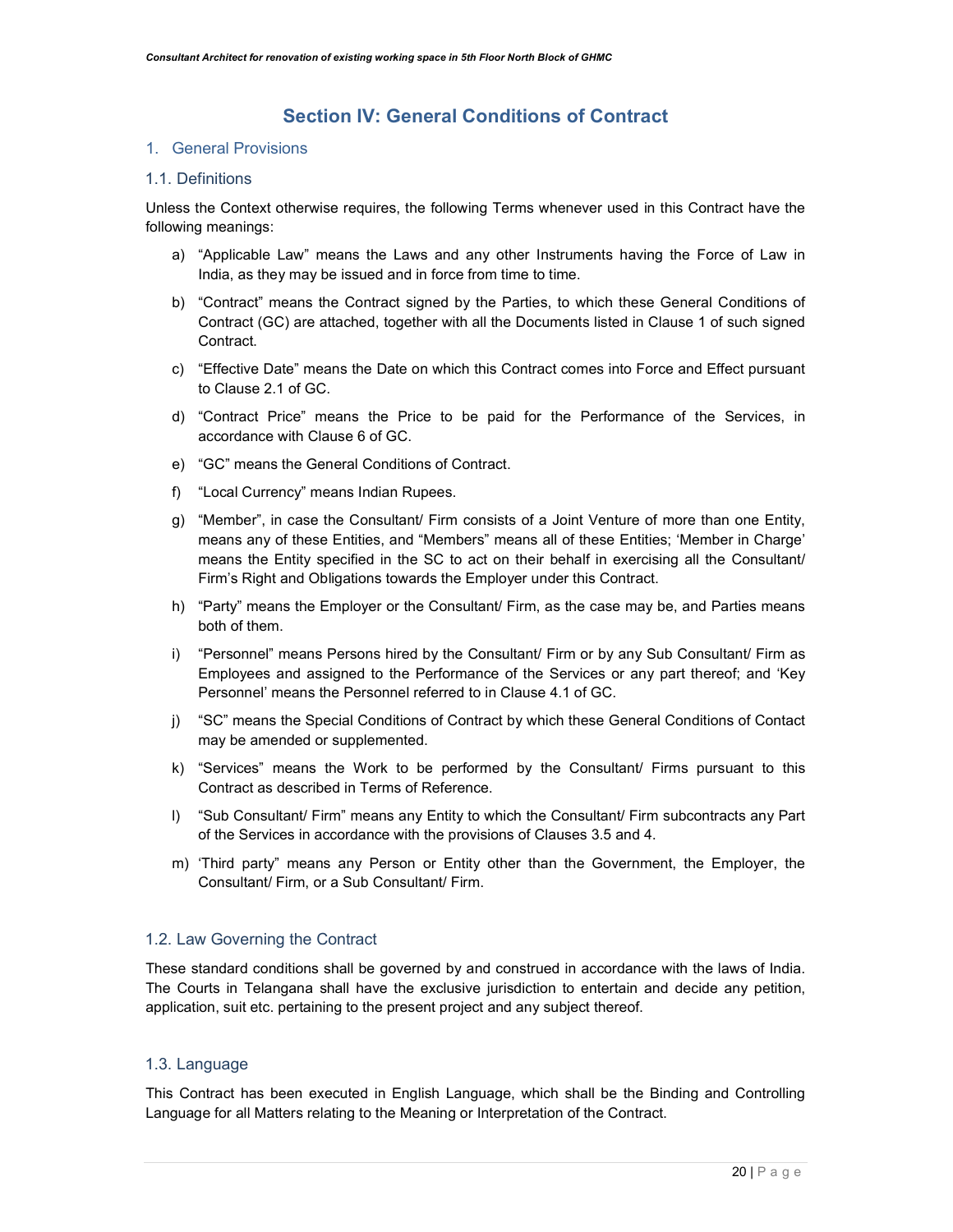#### 1.4. Notices

- Any notice, request or consent required or permitted to be given or made pursuant to these standard conditions shall be in writing. Any such notice, request or consent shall be deemed to have been given or made when delivered in person to an authorized representative of the party to whom the communication is addressed, or when sent to such party at the mentioned address.
- A party may change its address for notice hereunder by giving the other party notice in writing of such change to the mentioned address.

#### 1.5. Location

The Services shall be performed in the Greater Hyderabad Municipal Corporation Area

#### 1.6. Authorized Representatives

Any Action required or permitted to be taken, any Document required or permitted to be executed, under this Contract by the Employer or the Consultant/ Firm may be taken or executed by the Officials specified in the Contract.

#### 1.7. Taxes and Duties

The Consultant/ Firm, Sub Consultant/ Firm and their Personnel shall pay such Taxes, Duties, Fees and other Impositions as may be levied under the Applicable Law, the Amount of which is deemed to have been included in the Contract Price. If, after the date of this Contract, there is any change in the Applicable Law with respect to taxes and duties which increases or decreases the cost incurred by the Consultant/ Firm in performing the Services, then the remuneration and reimbursable expenses otherwise payable to the Consultant/ Firm under this Contract shall be increased or decreased accordingly by agreement between the Parties, and corresponding adjustments shall be made to the amounts referred to in GC 6.2.

#### 1.8. Limit of scope of work

Employer may limit scope of work to any stage / components and the payments shall be done up to that completion of services till that stage.

#### 2. Commencement, Completion, Modification and Termination of Contract

#### 2.1. Effectiveness of Contract

This Contract shall come into Effect either on the Date when the Contract is signed by both the Parties or on such other Date as may be stated in the GC.

#### 2.2. Commencement of Services

The Consultant/ Firm shall begin carrying out the Services from the Effective Date, or at such other Date as may be specified by the Employer.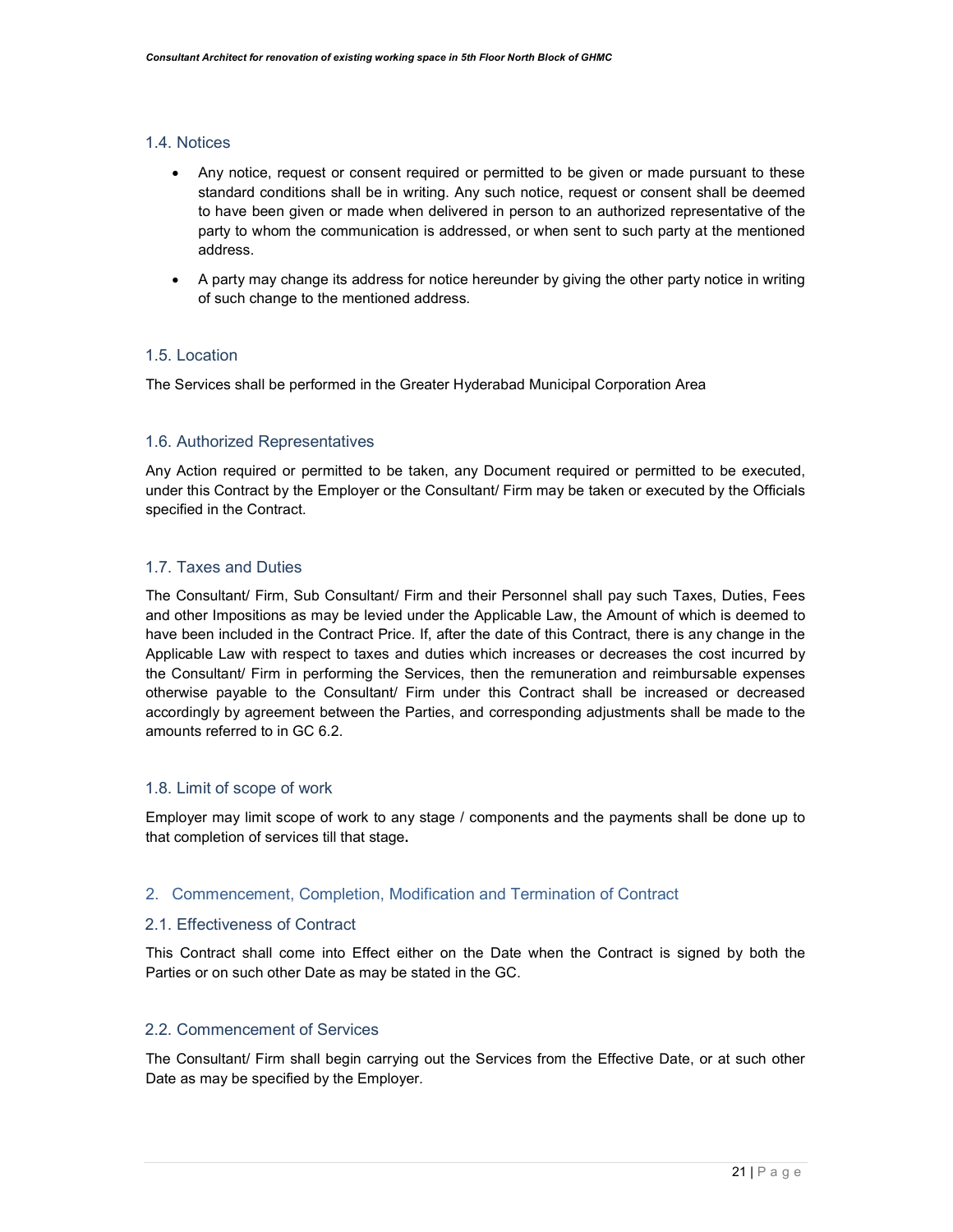#### 2.3. Expiration of Contract

Unless terminated earlier pursuant to Clause 2.7, this Contract shall terminate at the end of such time period after the Effective Date as specified in Terms of Reference.

#### 2.4. Modification

Modification of the Terms and Conditions of this Contract may include Modification of the Scope of the Services or of the Contract Price, may only be made by Written Agreement between the Parties.

#### 2.5. Force Majeure

#### 2.5.1. Definition

For the purposes of this Contract, "Force Majeure" means an Event which is beyond the Reasonable Control of a Party, and which makes a Party's Performance of its Obligations under the Contract impossible or so impractical as to be considered impossible under the circumstances.

#### 2.5.2. No Breach of Contract

The Failure of a Party to fulfil any of its Obligations under the Contract shall not be considered to be a Breach of, or Default under this Contract so far as such Inability arises from an Event of Force Majeure, provided that the Party affected by such an event (a) has taken all Reasonable Precautions, Due Care and Reasonable Alternative Measures in order to carry out the Terms and Conditions of this Contract, and (b) has informed the other Party as soon as possible about the Occurrence of such an Event.

#### 2.5.3. Extension of Time

Any Period, within which a Party shall, pursuant to this Contract, complete any Action or Task, shall be extended for a Period equal to the time during which such Party was unable to perform such Action as a Result of Force Majeure and as approved by the Competent authority of GHMC.

#### 2.6. Suspension

The Employer may by Written Notice of Suspension to the Consultant/ Firms, suspend all Payments to the Consultant/ Firm hereunder if the Consultant/ Firm fail to perform any of his Obligations under this Contract, including the carrying out of the Services, provided that such Notice of Suspension (i) shall specify the Nature of the Failure, and (ii) shall request the Consultant/ Firm to remedy such Failure within a period not exceeding thirty (30) days after receipt by the Consultant/ Firm of such Notice of Suspension. Employer shall pay Consultant/ Firms for all work-in-progress, Services already performed, and expenses incurred by Consultant/ Firms up to and including the effective date of the Suspension of this Agreement.

#### 2.7. Termination

#### 2.7.1. By the Employer

The Employer may terminate this Contract, by not less than thirty (30) days' Written Notice of Termination to the Consultant/ Firms, to be given after the Occurrence of any of the Events specified in Paragraphs (a) through (d) of this Clause 2.7.1 and sixty (60) days in the case of the Event referred to in (e).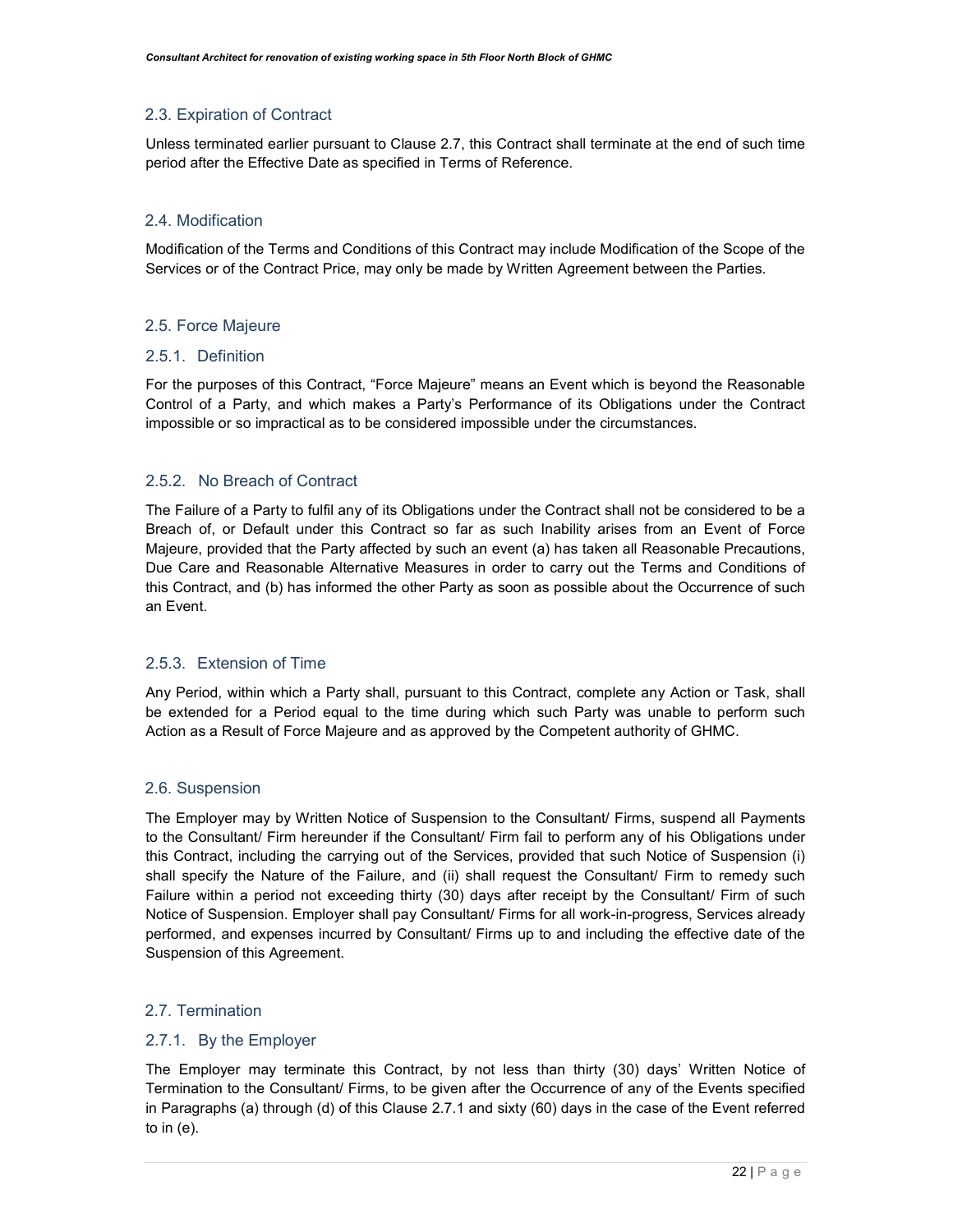- a. If the Consultant/ Firm does not remedy a Failure in the Performance of his Obligations under the Contract, within thirty (30) days of receipt after being notified or within such further period as the Employer may have subsequently approved in writing.
- b. If the Consultant/ Firm (or any of their Members) becomes insolvent or bankrupt.
- c. If, as the result of Force Majeure, the Consultant/ Firm is unable to perform a Material Portion of the Services for a period of not less than sixty (60) days ; or
- d. If the Consultant/ Firm, in the Judgment of the Employer has engaged in Corrupt or Fraudulent Practices in competing for or in executing the Contract.

For the purpose of this Clause

- i. "Corrupt Practice" means the Offering, Giving, Receiving or Soliciting of anything of value to influence the Action of a Public official in the selection process or in contract execution.
- ii. "Fraudulent Practice" means a Misrepresentation of Facts in order to influence a Selection Process or the Execution of a Contract to the detriment of the Employer, and includes Collusive Practice among Consultant/ Firms (prior to or after Submission of Proposals) designed to establish Prices at Artificial, Non Competitive Levels and to deprive the Employer of the Benefits of Free and Open Competition.
- e. If the Employer, in its sole discretion and for any Reason whatsoever, decides to terminate this Contract.

#### 2.7.2. By the Consultant/ Firm

The Consultant/ Firm may terminate this Contract, by not less than thirty (30) days' Written Notice to the Employer, such Notice to be given after the Occurrence of any of the Events specified in Paragraphs (a) through (c) of this Clauses 2.7.2.

- a. If the Employer fails to pay any monies due to the Consultant/ Firm pursuant to this Contract and not subject to Dispute pursuant to Clause 7.0 hereof within forty-five (45) days after receiving Written Notice from the Consultant/ Firm that such Payment is overdue.
- b. If the Employer is in Material Breach of its Obligations pursuant to this Contract and has not remedied the same with in forty five (45) days (or such longer period as the Consultant/ Firm may have subsequently approved in Writing) following the Receipt by the Employer of the Consultant/ Firm's Notice specifying such Breach.
- c. If, as the Result of Force Majeure, the Consultant/ Firm is unable to perform a Material Portion of the Services for a Period of not less than sixty (60 days).

However, Consultant may terminate this Agreement, or any particular Services, immediately upon written notice to the Employer if Consultant reasonably determine that Consultant can no longer provide the Services in accordance with applicable law or professional obligations.

#### 2.7.3. Cessation of Rights and Obligations

Upon Termination of this Contract pursuant to Clause 2.7, or upon expiration of this Contract pursuant to Clause GC 2.3, all Rights and Obligations of the Parties hereunder shall cease except

- a. Such Rights and Obligations as may have occurred on the Date of Termination or Expiration.
- b. The Obligation of Confidentiality set forth in Clause GC 3.3 hereof.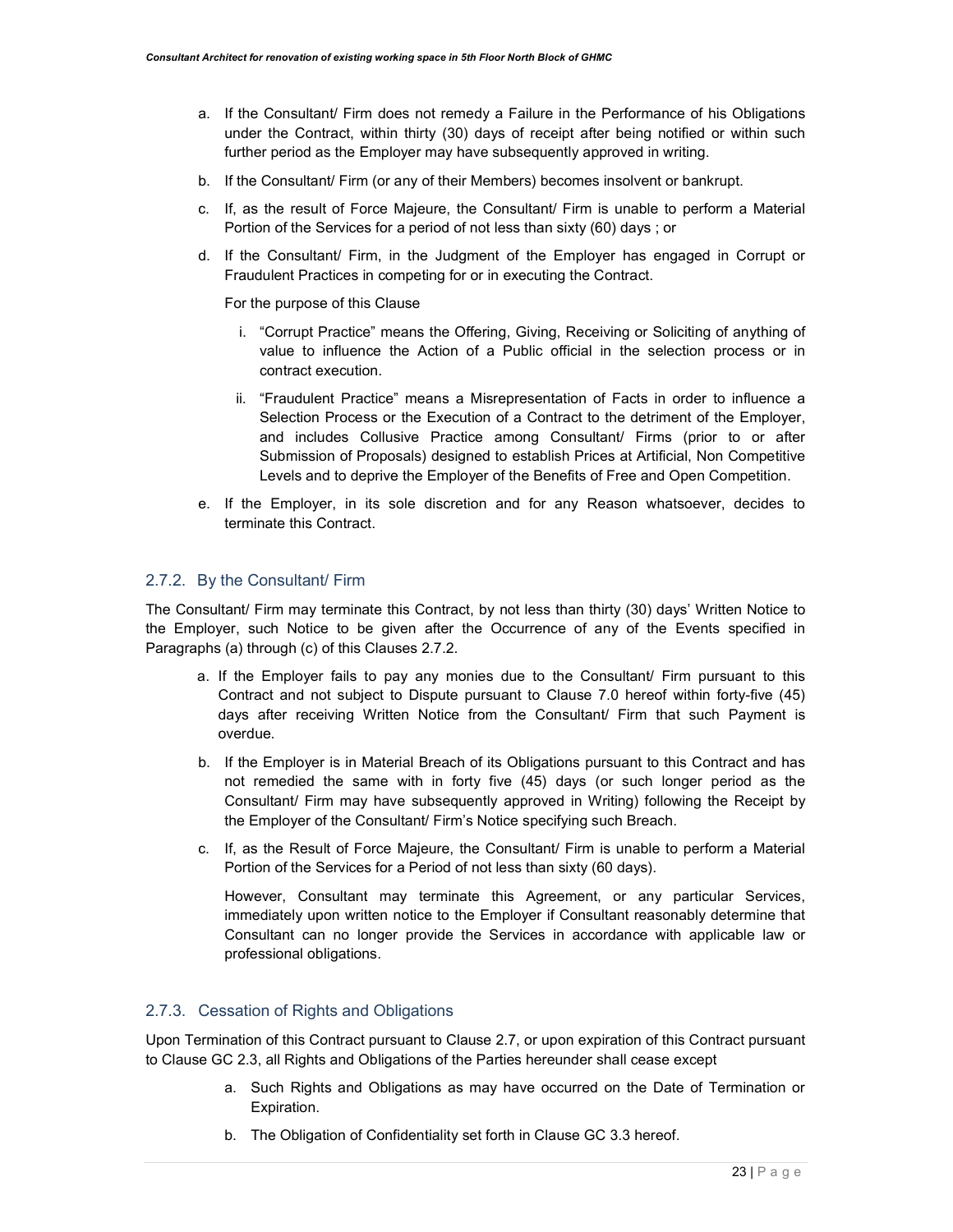c. Any Right which a Party may have under the Applicable Law.

#### 2.7.4. Cessation of Services

Upon Termination of this Contract by Notice of either Party to the other pursuant to Clause GC 2.7.1 or GC 2.7.2 hereof, the Consultant/ Firm shall, immediately upon dispatch or receipt of such notice, take all Necessary Steps to bring the Services to a close in a prompt and orderly manner and shall make every Reasonable Effort to keep Expenditures for this purpose to a minimum. With respect to Documents prepared by the Consultant/ Firm and Equipment and Materials furnished by the Employer, the Consultant/ Firm shall proceed as provided, respectively, by Clauses GC 3.7 and GC 3.8.

#### 2.7.5. Payment upon Termination

Upon Termination of this Contract pursuant to Clauses 2.7.1 and 2.7.2, the Employer shall make the following payments to the Consultant/ Firm.

- a. Remuneration pursuant to Clause 6.0 for Services satisfactorily performed prior to the Effective Date of Termination.
- b. Except in the case of Termination pursuant to paragraphs (a) and (b) of Clause 2.7.1, Reimbursement of any reasonable cost incident to the prompt and orderly termination of the Contract.

#### 3. Obligations of the Consultant/ Firm

#### 3.1. General

The Consultant/ Firm shall perform the Services and carry out his Obligations hereunder with all due Diligence, Efficiency and Economy, in accordance with generally accepted Professional Techniques and Practices, and shall observe Sound Management Practices, and employ Appropriate Advanced Technology and Safe Methods. The Consultant/ Firm shall always act, in respect of any Matter relating to this Contract or to the Services, as Faithful Advisers to the Employer, and shall at all times support and safeguard the Employer's legitimate interests in any dealings with Sub Consultant/ Firms or Third Parties.

#### 3.2. Conflict of Interests

#### 3.2.1. Consultant/ Firm not to benefit from Commissions, Discounts, etc.

The Remuneration of the Consultant/ Firm pursuant to Clause 6.0 shall constitute the Consultant/ Firm's Sole Remuneration in connection with this Contract or the Services, and the Consultant/ Firm shall not accept for his own benefit any Trade Commission, Discount or similar Payment in connection with Activities pursuant to this Contract or to the Services or in the Discharge of their Obligations under the Contract, and the Consultant/ Firms shall use their best Efforts to ensure that the Personnel, any Sub Consultant/ Firms, and Agents of either of them, similarly shall not receive any such Additional Remuneration.

#### 3.2.2. Procurement Rules of Funding Agencies

If the Consultant/ Firm, as part of the Services, have the Responsibility of advising the Employer on the Procurement of Goods, Works or Services, the Consultant/ Firm shall comply with any Applicable Procurement Guidelines of the Funding Agencies and shall at all times exercise such Responsibility in the best interest of the Employer. Any Discounts or Commissions obtained by the Consultant/ Firm in the exercise of such Procurement Responsibility shall be for the Account of the Employer.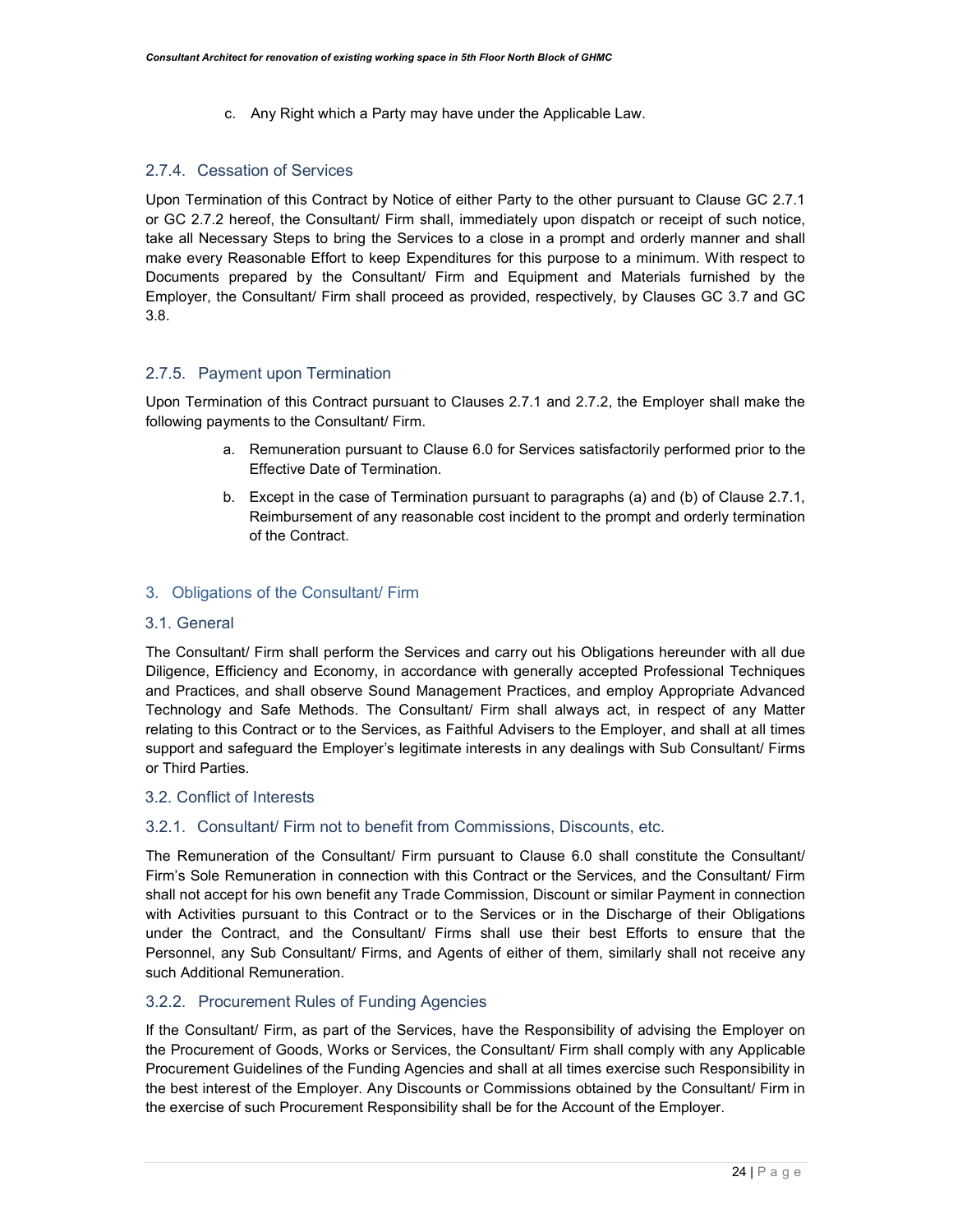#### 3.2.3. Consultant/ Firm and Affiliates not to engage in certain Activities

The Consultant/ Firm agrees that, during the Term of this Contract and after its Termination, the Consultant/ Firm and his Affiliates, as well as any Sub Consultant/ Firm and any of its Affiliates, shall be disqualified from providing Goods, Works or Services (other than the Services and any Continuation thereof) for any Project resulting from or closely related to the Services.

#### 3.2.4. Prohibition of Conflicting Activities

Neither the Consultant/ Firm nor his Sub Consultant/ Firms nor the Personnel shall engage, either directly or indirectly, in any of the following Activities.

During the Term of this Contract, any Business or Professional Activities in the Government's Country which would conflict with the Activities assigned to him under this Contract.

#### 3.3. Confidentiality

Except with the prior written consent of the Client, the Consultant and the Personnel shall not at any time communicate to any person or entity any confidential information acquired in the course of the Services, nor shall the Consultant and the Personnel make public the recommendations formulated in the course of, or as a result of, the Services. Except as otherwise permitted by this Agreement, neither of the parties may disclose to third parties the contents of this Agreement or any information/report/advice provided by or on behalf of the other that ought reasonably to be treated as confidential and/or proprietary. Parties may, however, disclose such confidential information to the extent that it: (a) is or becomes public other than through a breach of this Agreement, (b) is subsequently received by the receiving party from a third party who, to the receiving party's knowledge, owes no obligation of confidentiality to the disclosing party with respect to that information, (c) was known to the receiving party at the time of disclosure or is thereafter created independently, (d) is disclosed as necessary to enforce the receiving party's rights under this Agreement, or (e) must be disclosed under applicable law, legal process or professional regulations. These obligations shall be valid for a period of three (3) years from the date of termination of this Agreement.

#### 3.4. Insurance to be taken out by the Consultant/ Firm

The Consultant/ Firms (a) shall maintain professional indemnity insurance to cover professional liability up to fee value of this project.

#### 3.5. Consultant/ Firm's Actions requiring Employer's Prior Approval

The Consultant/ Firm shall obtain the Employer's Prior approval in Writing before taking any of the following Actions.

- a. Entering into a Subcontract for the Performance of any Part of the Services, it being understood (i) that the Selection of the Sub Consultant/ Firm and the Terms and Conditions of the Subcontract shall have been approved in Writing by the Employer prior to the Execution of the Subcontract, and (ii) that the Consultant/ Firm shall remain fully Liable for the Performance of the Services by the Sub Consultant/ Firm and its Personnel pursuant to this Contract.
- b. Appointing such Members of the Personnel not listed by name in Annexure V ("Key Staff Deployed and Qualifications"),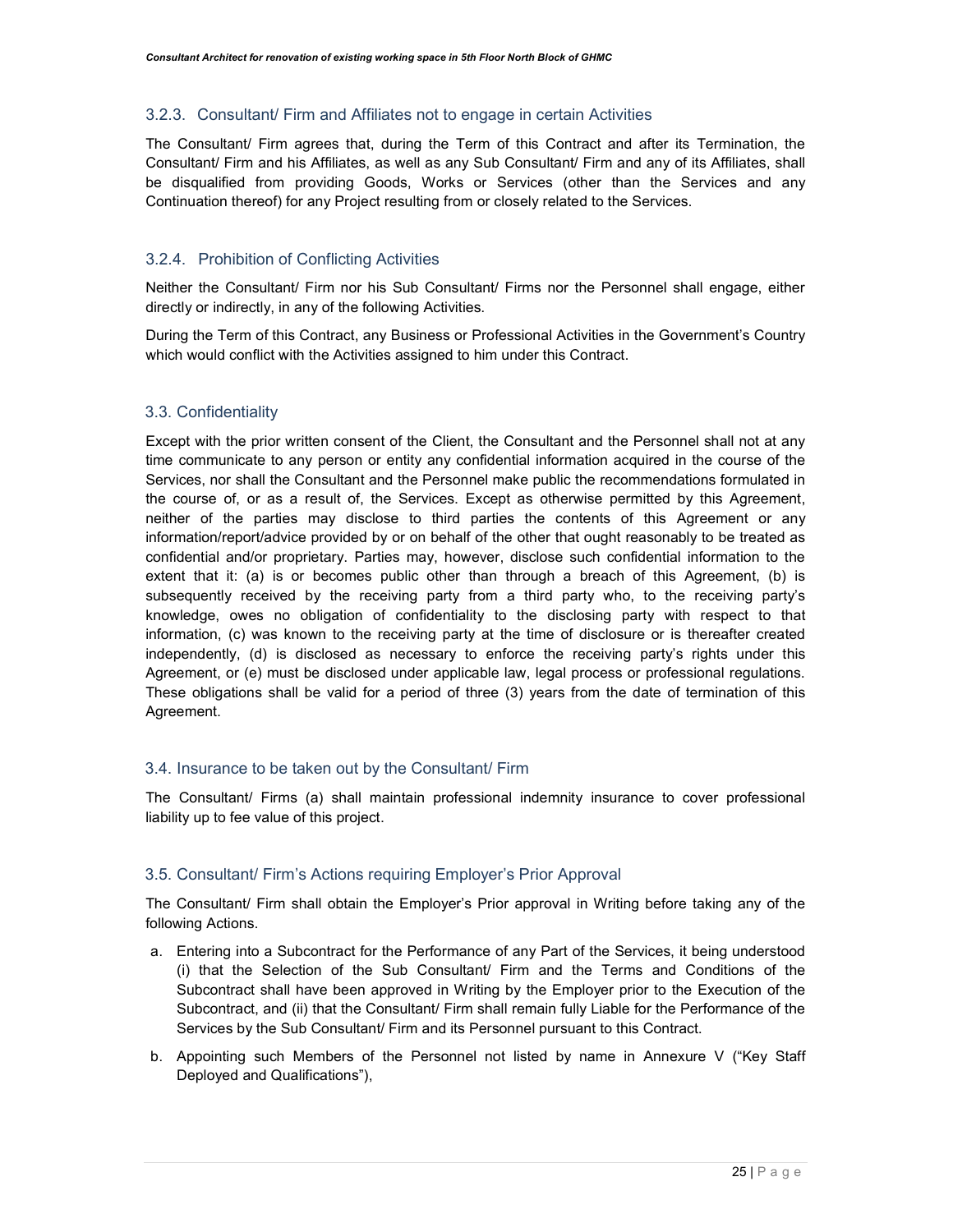#### 3.6. Reporting Obligations

The Consultant/ Firm shall submit to the Employer the Reports and Documents specified in RFP in the Form, in the Numbers, and within the Periods set forth in the RFP.

#### 3.7. Documents prepared by the Consultant/ Firm to be the Property of the Employer

All deliverables in the form of data, software, designs, utilities, tools, models, systems and other methodologies and know-how ("Materials") that Consultant own in performing the Services shall remain with Consultant .Notwithstanding the delivery of any Services, Consultant retain all intellectual property rights in the Materials (including any improvements or knowledge developed while performing the Services), and in any working papers that Consultant compile and retain in connection with the Services (but not Employer Information reflected in them).

#### 3.8. Equipment and Materials furnished by the Employer

Equipment and Materials made available to the Consultant/ Firm by the Employer or purchased by the Consultant/ Firm with Funds provided by the Employer shall be the property of the Employer and shall be marked accordingly. Upon Termination or Expiration of this Contract, the Consultant/ Firm shall make available to the Employer in accordance with the Employer's Instructions. While in possession of such Equipment and Materials, the Consultant/ Firm, unless otherwise instructed by the Employer in writing, shall insure them at the Expense of the Employer in an amount equal to their Replacement Value.

#### 4. Consultant/ Firm's Personnel and Sub Consultant/ Firms

#### 4.1. Description of Personnel

The Titles, Agreed Job Descriptions, Minimum Qualifications and Estimated Periods of Engagement in carrying out of the Services of the Consultant/ Firm's Key Personnel are described in the RFP. The Key Personnel and Sub Consultant/ Firms listed by Title as well as by Name in Annexure V are hereby approved by the Employer.

#### 4.2. Removal and / or Replacement of Personnel

- a. If for any Reason beyond the Reasonable Control of the Consultant/ Firm, it becomes necessary to replace any of the Key Personnel, the Consultant/ Firm shall forthwith provide as a Replacement a Person of Equivalent or Better Qualifications.
- b. If the Employer finds that any of the Personnel have (i) committed Serious Misconduct or has been charged with having committed a Criminal Action, or (ii) have Reasonable Cause to be dissatisfied with the Performance of any of the Personnel, then the Consultant/ Firm shall, at the Employer's Written Request specifying the Grounds therefore, forthwith provide as a Replacement a person with Qualifications and Experience acceptable to the Employer.
- c. The Consultant/ Firm shall have no Claim for Additional Costs arising out of or incidental to any Removal and / or Replacement of Personnel.

#### 5. Obligations of the Employer

#### 5.1. Assistance and Exemptions

Unless otherwise specified in the RFP, the Employer shall use its best efforts to ensure that the Government shall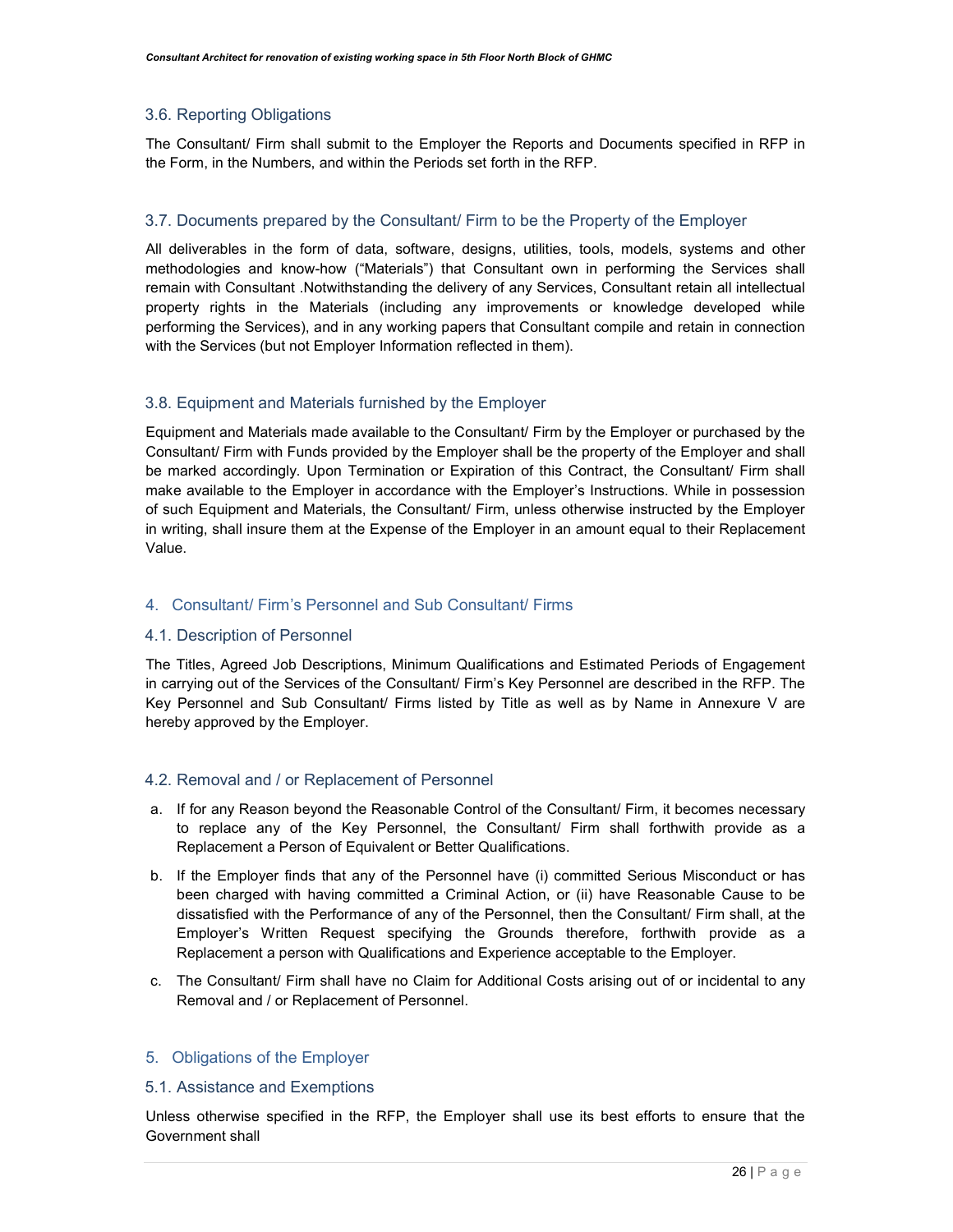- a. Issue to Officials, Agents and Representatives of the Government all such Instructions as may be Necessary or Appropriate for the Prompt and Effective Implementation of the Services.
- b. Assist the Consultant/ Firm and the Personnel and any Sub Consultant/ Firms employed by the Consultant/ Firms for the Services from any Requirement to register or obtain any Permit to practice their Profession or to establish themselves either individually or as a Corporate Entity according to the Applicable Law.
- c. Provide to the Consultant/ Firm, Sub Consultant/ Firms and Personnel any such other Assistance as may be specified in the RFP.

#### 5.2. Services and Facilities

The Employer shall make available to the Consultant/ Firm and its Personnel, for the Purposes of the Services and Free of any Charge, the Services, Facilities and Property described in RFP at the time and in the manner specified, provided that if such Services, Facilities and Property shall not be made available to the Consultant/ Firms as and when so specified, the Parties shall agree on (i) any Time Extension that it may be appropriate to grant to the Consultant/ Firm for the Performance of the Services, (ii) the Manner in which the Consultant/ Firm shall procure any such Services, Facilities and Property from other Sources, and (iii) the Additional Payments, if any, to be made to the Consultant/ Firms as a result thereof.

#### 6. Payment to the Consultant/ Firm

#### 6.1. Remuneration

The Consultant/ Firm's Total Remuneration shall be quoted in lumpsum including all Staff Costs, Sub Consultant/ Firms' Costs, Printing, Communications, Travel, Accommodation, and the like, and all other Costs incurred by the Consultant/ Firm in carrying out the Services described in Terms of Reference. Except as provided in Clause 5.2, the Price may only be increased above the amounts stated in Clause 6.2 if the Parties have agreed to Additional Payments in accordance with Clause 2.4.

#### 6.2. Contract Price

The Contract Price shall be set forth based on the Financial proposal submitted by the Consultant.

#### 7. Settlement of Disputes

#### 7.1. Amicable Settlement

The Parties shall use their best efforts to settle amicably all Disputes arising out of or in connection with this Contract or its Interpretation.

#### 7.2. Dispute Settlement

Any Dispute between the Parties as to matters arising pursuant to this Contract that cannot be settled amicably within thirty (30) days after Receipt by one Party of the other Party's request for such Amicable Settlement may be submitted by either party for Settlement in accordance with the Provisions specified in the Clause 12.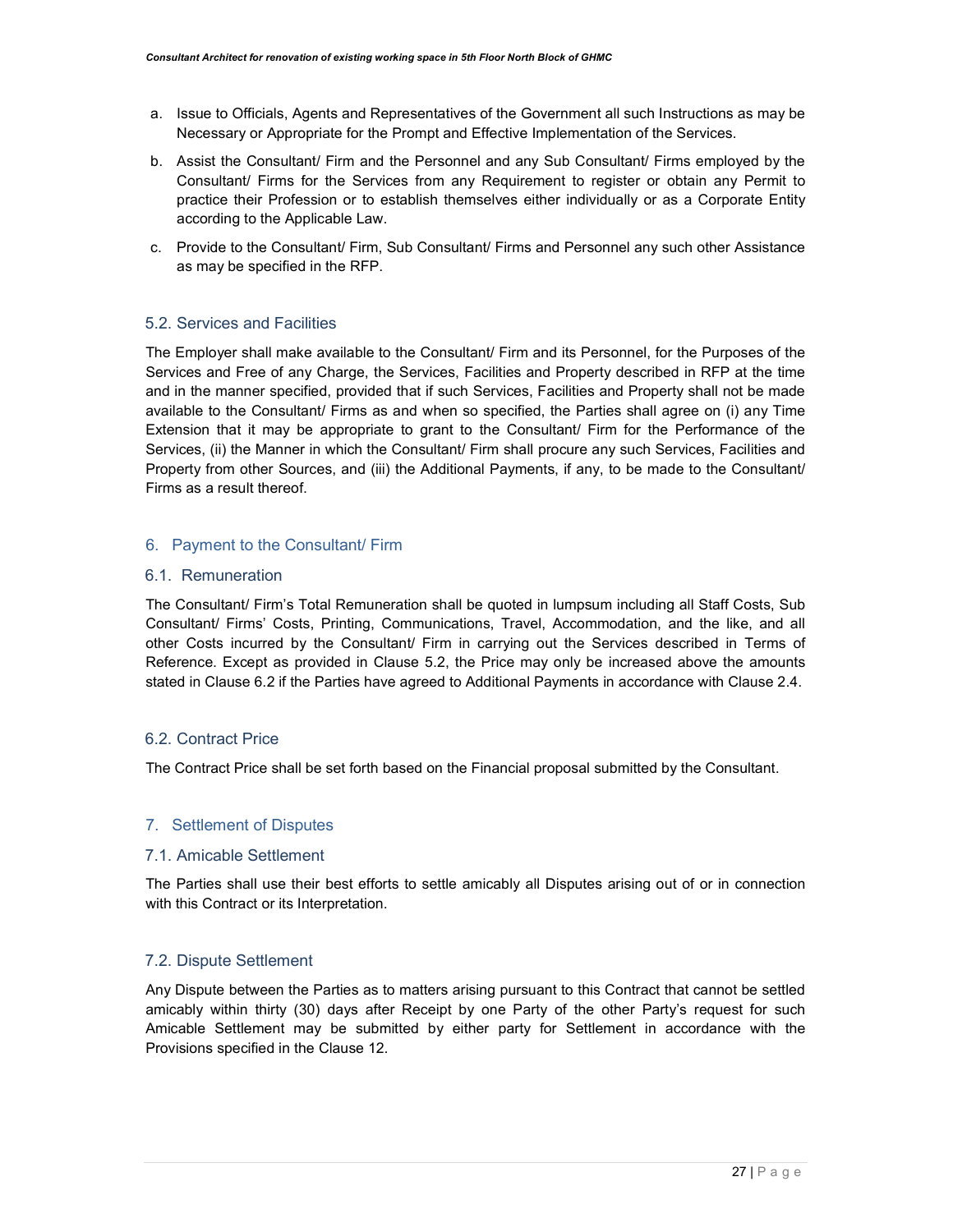#### 8. Good Faith

The Parties undertake to act in good faith with respect to each other's rights under this Contract and to adopt all reasonable measures to ensure the realization of the objectives of this Contract.

#### 9. Limitation of Liability

The Employer (and any others for whom Services are provided) shall not recover from Consultant, in contract or tort, under statute or otherwise, any amount with respect to loss of profit, data or goodwill, or any other consequential, incidental, indirect, punitive or special damages in connection with claims arising out of this Contract or otherwise relating to the Services, whether or not the likelihood of such loss or damage was contemplated. The Employer (and any others for whom Services are provided) shall not recover from Consultant, in contract or tort, including indemnification obligations under this contract, under statute or otherwise, aggregate damages in excess of the fees actually paid/limited to the amount of fees for the Services that directly caused the loss in connection with claims arising out of this Contract or otherwise relating to the Services. The Parties undertake to act in good faith with respect to each other's rights under this Contract and to adopt all reasonable measures to ensure the realization of the objectives of this Contract.

To the fullest extent permitted by applicable law and professional regulations, Employer shall indemnify Consultant against all claims by third parties (including the Employer's affiliates) and resulting liabilities, losses, damages, costs and expenses (including reasonable external and internal legal costs) arising out of the third party's use of or reliance on any Report disclosed to it by or through Employer or at Employer request. Employer shall have no obligation hereunder to the extent that Consultant have specifically authorized, in writing, the third party's reliance on the Report.

#### 10. Exclusions

As part of the Contract, the Consultant/Firm is not expected to provide any accounting, legal or tax advice or prepare any branding or marketing material, engineering drawings and estimates, brand logo other than when the Consultant/Firm or any third party is appointed to do so under a separate contract. In the case that a third party is appointed, the Consultant/Firm is expected to do the Project Management for the same.

#### 11. Payment Schedule

Payment will be made as specified in the Terms of Reference.

#### 12. Arbitration

If any dispute or difference of any kind whatsoever shall arise between the Employer and the Consultant in connection with, or arising out of the Consultant, of the execution of the works, whether during the progress of the works or after their completion and whether before or after the termination, abandonment or breach of the Contract, it shall in the first place, be referred to and settled by the Executive Engineer who shall, within a period of thirty days after being requested by the Consultant to do so, given written notice of his decision to the Consultant. Upon receipt of the written notice of the decision of the Executive Engineer the Consultant shall promptly proceed without delay to comply with such notice of decision.

If the Executive Engineer fails to give notice of his decision in writing with in a period of thirty days after being requested or if the Consultant is dissatisfied with the notice of the decision of the Executive Engineer, the Consultant may within Thirty days after receiving the notice of decision appeal to the Superintending Engineer of the Employer who shall afford an opportunity to the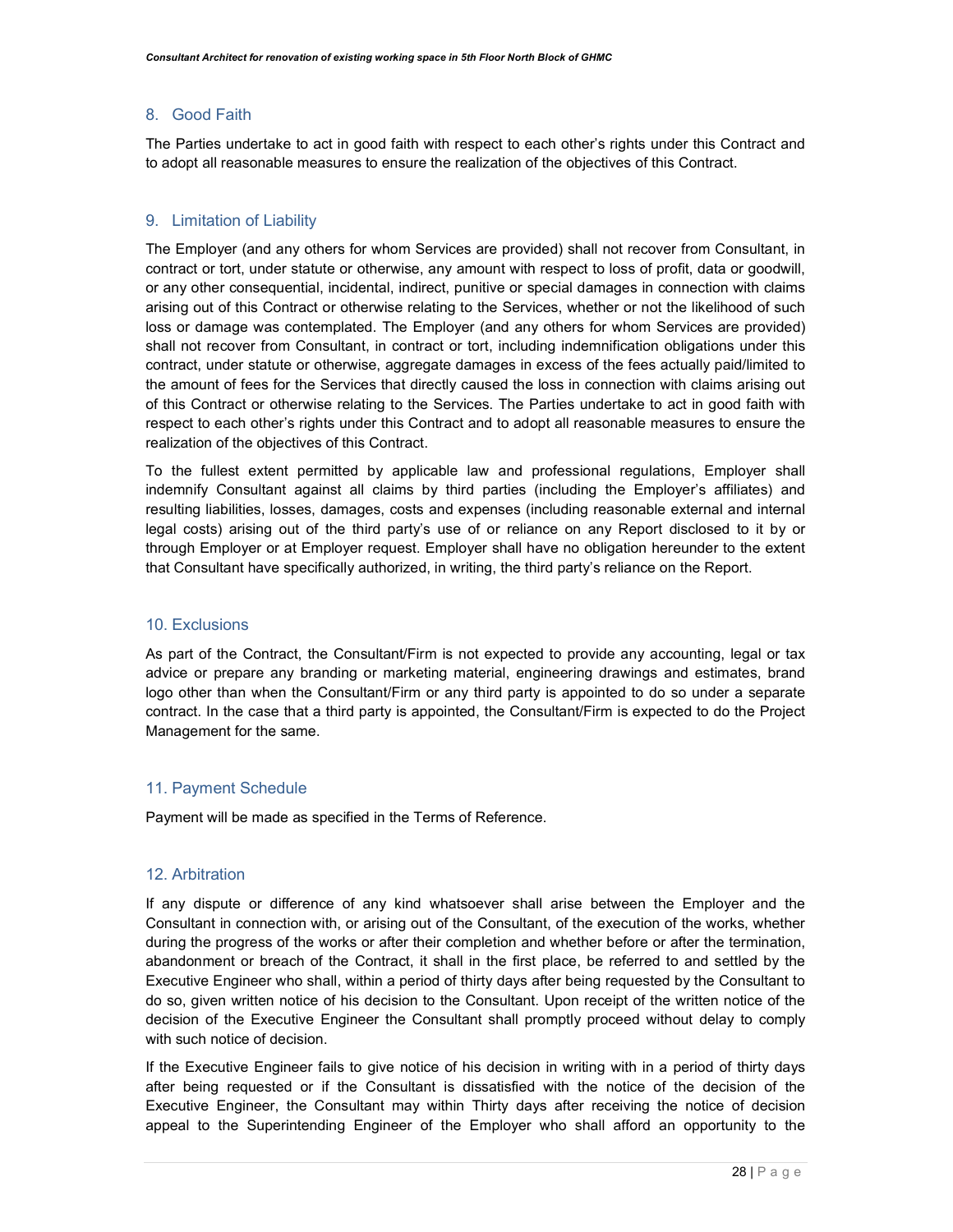Consultant to be heard and to offer evidence in support of his appeal, the Superintending Engineer of the Employer shall give notice of his decision within a period of thirty days after the Consultants has given the said evidence in support of his appeal, subject to arbitration.

As herein after provided. If the Superintending Engineer fails to give notice of his decision in writing within a period of thirty days after being requested or if the Consultants is dissatisfied with the notice of the decision of the Superintending Engineer, the Consultant may within thirty days after receiving the notice of decision appeal to the Chief Engineer of the Employer, who shall afford an opportunity to the Consultant to be heard and to offer evidence in support of his appeal, the Chief Engineer of the Employer shall give notice of his decision within a period of thirty days after the Consultant has given the said evidence in support of his appeal, subject to arbitration as hereinafter provided. Such decision of the Chief Engineer of the Employer in respect of every matter so referred shall be final and binding upon the Consultant and shall forthwith be given effect to by the Consultant, who shall proceed with the execution of the works with all due diligence whether he requires arbitration as hereinafter provided, or not. If the Chief Engineer of the Employer has given written notice of his decision to the Consultant and no claim to arbitration, has been communicated to him by the Consultant within a period of thirty days from receipt of such notice, the said decision shall remain final and binding upon the Consultant. If the Chief Engineer of the Employer shall fail to give notice of his decision, as aforesaid, within a period of thirty days after being requested as aforesaid, or if the Consultant be dissatisfied with any such decision, then and in any such case the Consultant within thirty days after the expiration of the first named period of thirty days as the case may be, require that the matter or matters in dispute be referred to arbitration as hereinafter provided. Except as otherwise providing in the contract, any dispute and differences arising out of or relating to the contract shall be referred to adjudication as follows:

#### (i). Settlement of all claims upto Rs.50,000/- in value and below by way of arbitration to be referred as follows:

| (a).    | Claims up to Rs.10,000/-   | Superintending Engineer                  |
|---------|----------------------------|------------------------------------------|
|         |                            | Greater Hyderabad Municipal Corporation, |
|         |                            | Hyderabad                                |
|         |                            |                                          |
| $(b)$ . | Claims above Rs.10,000/-   | <b>Chief Engineer</b>                    |
|         | and upto 50,000/- in Value | Greater Hyderabad Municipal Corporation, |
|         |                            | Hyderabad                                |

The Arbitration proceedings will be conducted in accordance with the provisions of the Arbitration Act., 1990 and as amended from time to time. The Arbitrator shall invariably give reasons in the award.

#### (ii) Settlement of all claims above Rs.50,000/- in value,

- a. All claims above Rs.50,000/- in value shall be decided by the Civil Court of competent jurisdiction by way of a regular suit and not by Arbitration.
- b. A reference for adjudication under this clause shall be made by either party to the contract with in six months from the date of intimating the Consultants of the preparation of final bill or his having accepted payment whichever is earlier.
- c. The relevant clause of A.P. Standard Specification Stands modified to the extent provided in this clause.